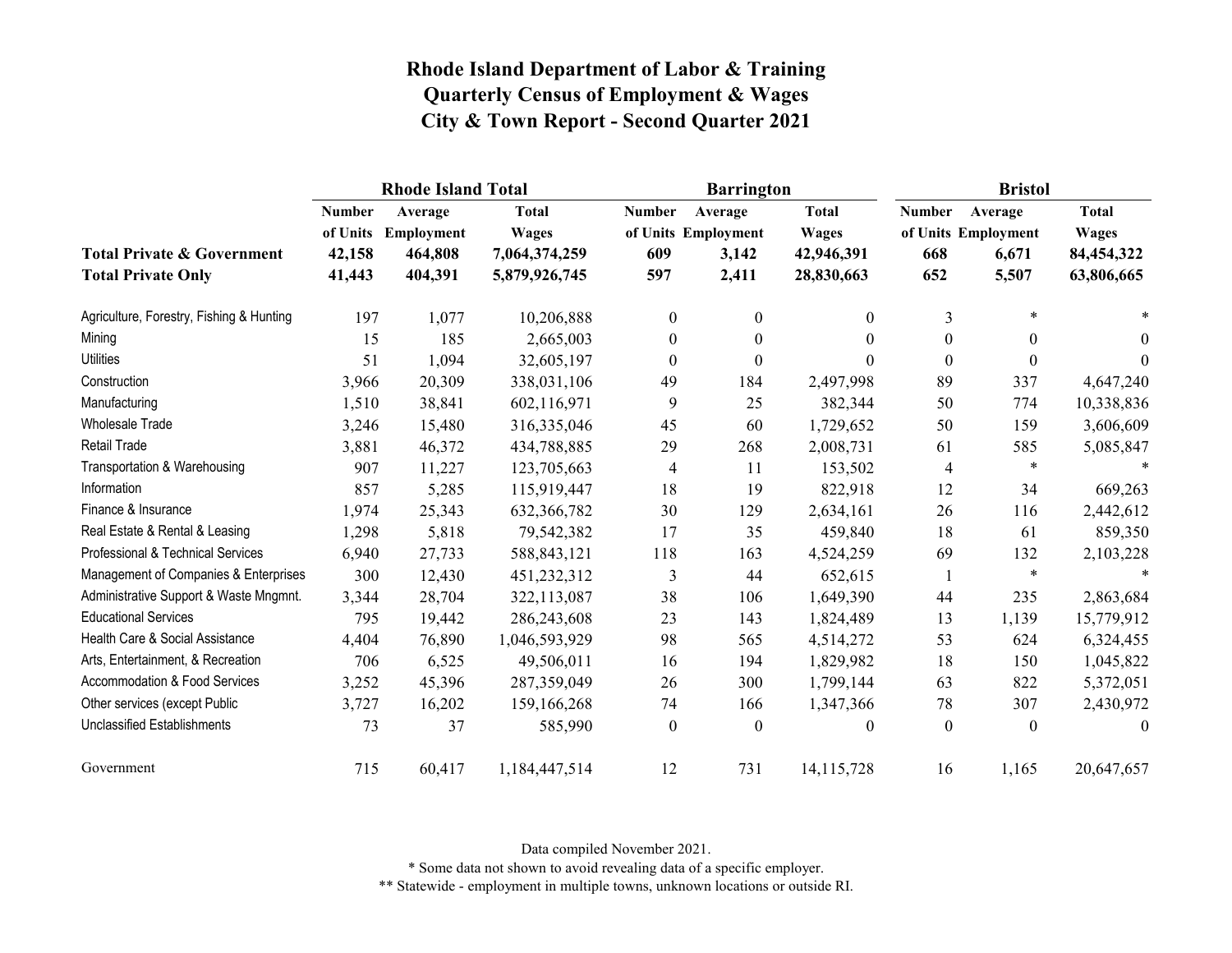|                                                                    |                             | <b>Burrillville</b>                              |                                                          |                             | <b>Central Falls</b>                             |                                                          | Charlestown                 |                                                  |                                                          |
|--------------------------------------------------------------------|-----------------------------|--------------------------------------------------|----------------------------------------------------------|-----------------------------|--------------------------------------------------|----------------------------------------------------------|-----------------------------|--------------------------------------------------|----------------------------------------------------------|
| <b>Total Private &amp; Government</b><br><b>Total Private Only</b> | <b>Number</b><br>347<br>331 | Average<br>of Units Employment<br>3,370<br>2,608 | <b>Total</b><br><b>Wages</b><br>41,349,458<br>30,274,717 | <b>Number</b><br>335<br>326 | Average<br>of Units Employment<br>3,010<br>2,384 | <b>Total</b><br><b>Wages</b><br>33,809,512<br>24,718,013 | <b>Number</b><br>275<br>260 | Average<br>of Units Employment<br>1,573<br>1,334 | <b>Total</b><br><b>Wages</b><br>19,958,860<br>16,544,205 |
| Agriculture, Forestry, Fishing & Hunting                           | $\overline{2}$              | $\ast$                                           | *                                                        | $\theta$                    | $\theta$                                         | 0                                                        | 4                           | 23                                               | 217,917                                                  |
| Mining                                                             | 0                           | $\Omega$                                         | 0                                                        | $\Omega$                    | 0                                                | 0                                                        |                             |                                                  |                                                          |
| <b>Utilities</b>                                                   | 2                           | $\star$                                          |                                                          | $\Omega$                    | 0                                                |                                                          | $\theta$                    | $\mathbf{0}$                                     |                                                          |
| Construction                                                       | 73                          | 334                                              | 5,631,807                                                | 61                          | 216                                              | 2,441,980                                                | 50                          | 155                                              | 2,459,795                                                |
| Manufacturing                                                      | 11                          | 563                                              | 7,092,415                                                | 23                          | 514                                              | 5,479,636                                                | 4                           | 223                                              | 3,064,455                                                |
| Wholesale Trade                                                    | 27                          | 69                                               | 1,183,476                                                | 3                           | $\ast$                                           | $\ast$                                                   | 15                          | 26                                               | 559,357                                                  |
| <b>Retail Trade</b>                                                | 21                          | 151                                              | 1,087,682                                                | 52                          | 263                                              | 2,306,770                                                | 20                          | 151                                              | 1,672,249                                                |
| Transportation & Warehousing                                       | 6                           | 70                                               | 501,254                                                  | 17                          | 40                                               | 300,229                                                  | 2                           | $\ast$                                           |                                                          |
| Information                                                        | 5                           | 23                                               | 156,912                                                  |                             | $\ast$                                           | $\ast$                                                   | 7                           | 33                                               | 328,215                                                  |
| Finance & Insurance                                                |                             | 11                                               | 260,573                                                  | 5                           | 28                                               | 289,539                                                  | 14                          | 36                                               | 853,099                                                  |
| Real Estate & Rental & Leasing                                     | 6                           | 10                                               | 74,327                                                   |                             | 20                                               | 189,967                                                  | 11                          | 34                                               | 549,019                                                  |
| Professional & Technical Services                                  | 33                          | 55                                               | 1,284,628                                                | 11                          | 22                                               | 319,930                                                  | 32                          | 54                                               | 1,084,191                                                |
| Management of Companies & Enterprises                              | $\Omega$                    | $\boldsymbol{0}$                                 | $\theta$                                                 | $\Omega$                    | $\overline{0}$                                   | $\theta$                                                 | $\overline{2}$              | $\ast$                                           |                                                          |
| Administrative Support & Waste Mngmnt.                             | 27                          | 125                                              | 2,277,619                                                | 29                          | 293                                              | 4,257,367                                                | 22                          | 71                                               | 784,760                                                  |
| <b>Educational Services</b>                                        | 3                           | 6                                                | 30,027                                                   | 5                           | 213                                              | 2,790,925                                                | $\mathfrak{Z}$              | 6                                                | 40,465                                                   |
| Health Care & Social Assistance                                    | 38                          | 562                                              | 6,062,871                                                | 43                          | 437                                              | 3,935,236                                                | 24                          | 223                                              | 2,654,161                                                |
| Arts, Entertainment, & Recreation                                  | 5                           | 61                                               | 247,517                                                  | $\mathbf{0}$                | $\overline{0}$                                   | $\theta$                                                 | $\overline{4}$              | 34                                               | 431,829                                                  |
| Accommodation & Food Services                                      | 27                          | 400                                              | 1,888,058                                                | 35                          | 213                                              | 1,231,172                                                | 23                          | 216                                              | 1,419,792                                                |
| Other services (except Public                                      | 41                          | 114                                              | 1,507,819                                                | 34                          | 97                                               | 750,049                                                  | 22                          | 46                                               | 372,129                                                  |
| <b>Unclassified Establishments</b>                                 | $\theta$                    | $\theta$                                         | 0                                                        | $\theta$                    | $\theta$                                         | 0                                                        | $\boldsymbol{0}$            | $\theta$                                         | 0                                                        |
| Government                                                         | 16                          | 762                                              | 11,074,741                                               | 9                           | 626                                              | 9,091,499                                                | 15                          | 238                                              | 3,414,655                                                |

Data compiled November 2021.

\* Some data not shown to avoid revealing data of a specific employer.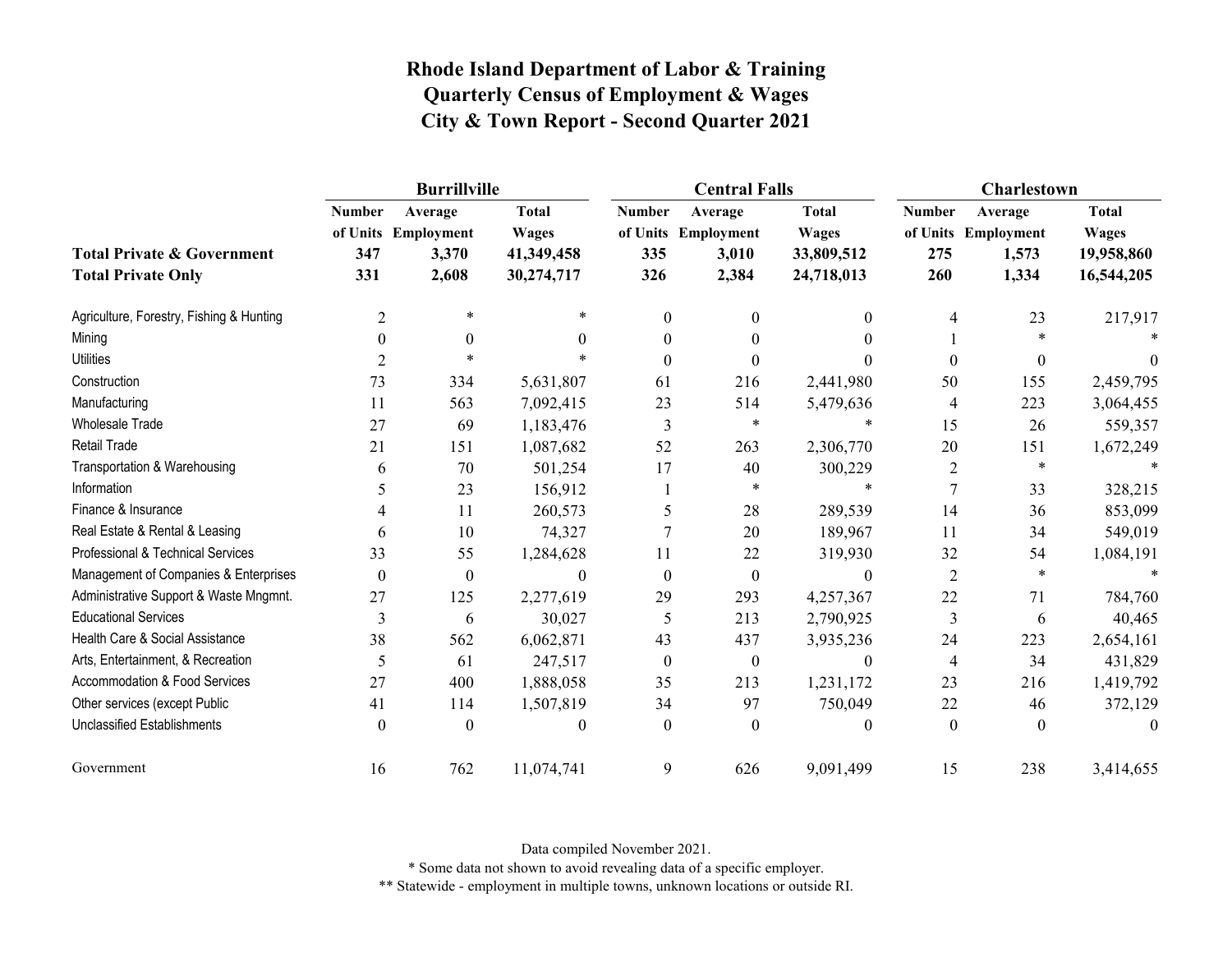|                                                                    |                             | Coventry                                         |                                                          |                                 | <b>Cranston</b>                                    |                                                            | Cumberland                  |                                                    |                                                            |
|--------------------------------------------------------------------|-----------------------------|--------------------------------------------------|----------------------------------------------------------|---------------------------------|----------------------------------------------------|------------------------------------------------------------|-----------------------------|----------------------------------------------------|------------------------------------------------------------|
| <b>Total Private &amp; Government</b><br><b>Total Private Only</b> | <b>Number</b><br>789<br>773 | Average<br>of Units Employment<br>7,958<br>6,807 | <b>Total</b><br><b>Wages</b><br>94,329,674<br>77,012,047 | <b>Number</b><br>2,778<br>2,741 | Average<br>of Units Employment<br>34,164<br>27,976 | <b>Total</b><br><b>Wages</b><br>456,845,592<br>322,869,870 | <b>Number</b><br>988<br>975 | Average<br>of Units Employment<br>11,628<br>10,528 | <b>Total</b><br><b>Wages</b><br>184,722,105<br>165,620,166 |
| Agriculture, Forestry, Fishing & Hunting                           | 3                           | 8                                                | 42,812                                                   | 14                              | 89                                                 | 653,187                                                    |                             | $\ast$                                             |                                                            |
| Mining                                                             | $\theta$                    | $\theta$                                         | $\theta$                                                 | $\overline{2}$                  | *                                                  |                                                            |                             | $\ast$                                             |                                                            |
| <b>Utilities</b>                                                   |                             | $\star$                                          |                                                          | $\boldsymbol{0}$                | $\boldsymbol{0}$                                   | $\theta$                                                   | $\overline{2}$              | $\ast$                                             | $\ast$                                                     |
| Construction                                                       | 131                         | 657                                              | 9,306,024                                                | 255                             | 1,223                                              | 20,332,644                                                 | 131                         | 771                                                | 13,817,980                                                 |
| Manufacturing                                                      | 37                          | 445                                              | 8,304,958                                                | 139                             | 3,537                                              | 50,627,430                                                 | 34                          | 1,369                                              | 19,201,035                                                 |
| <b>Wholesale Trade</b>                                             | 47                          | 317                                              | 8,248,226                                                | 158                             | 1,205                                              | 18,565,205                                                 | 70                          | 683                                                | 13,016,919                                                 |
| <b>Retail Trade</b>                                                | 93                          | 1,705                                            | 13,588,327                                               | 311                             | 4,868                                              | 44,637,522                                                 | 84                          | 854                                                | 7,485,081                                                  |
| Transportation & Warehousing                                       | 11                          | 237                                              | 1,553,376                                                | 75                              | 736                                                | 8,536,254                                                  | 25                          | 619                                                | 7,065,708                                                  |
| Information                                                        | $\overline{7}$              | $\star$                                          | $\ast$                                                   | 37                              | 259                                                | 5,686,857                                                  | 16                          | 80                                                 | 1,695,374                                                  |
| Finance & Insurance                                                | 31                          | 125                                              | 1,743,323                                                | 153                             | 620                                                | 13,100,199                                                 | 42                          | 121                                                | 2,411,414                                                  |
| Real Estate & Rental & Leasing                                     | 19                          | 35                                               | 279,549                                                  | 100                             | 388                                                | 6,085,886                                                  | 36                          | 118                                                | 1,685,993                                                  |
| Professional & Technical Services                                  | 69                          | 482                                              | 9,363,000                                                | 350                             | 2,462                                              | 42,162,352                                                 | 151                         | 362                                                | 7,836,096                                                  |
| Management of Companies & Enterprises                              | 6                           | 51                                               | 910,890                                                  | 11                              | $\ast$                                             | $\star$                                                    | 13                          | 1,429                                              | 46,572,513                                                 |
| Administrative Support & Waste Mngmnt.                             | 65                          | 500                                              | 5,088,266                                                | 219                             | 2,943                                              | 28,928,281                                                 | 59                          | 1,326                                              | 16,432,080                                                 |
| <b>Educational Services</b>                                        | 10                          | 89                                               | 460,864                                                  | 41                              | 343                                                | 1,950,631                                                  | 22                          | 300                                                | 3,885,898                                                  |
| Health Care & Social Assistance                                    | 95                          | 1,088                                            | 11,546,867                                               | 357                             | 4,031                                              | 41,890,134                                                 | 101                         | 669                                                | 7,150,816                                                  |
| Arts, Entertainment, & Recreation                                  | 8                           | 24                                               | 132,250                                                  | 41                              | 363                                                | 2,423,078                                                  | 12                          | 89                                                 | 338,285                                                    |
| Accommodation & Food Services                                      | 60                          | 795                                              | 4,333,300                                                | 213                             | 3,358                                              | 18,736,030                                                 | 72                          | 852                                                | 4,481,047                                                  |
| Other services (except Public                                      | 80                          | 231                                              | 1,855,041                                                | 265                             | 1,349                                              | 13,774,242                                                 | 103                         | 627                                                | 6,170,988                                                  |
| <b>Unclassified Establishments</b>                                 | $\boldsymbol{0}$            | $\boldsymbol{0}$                                 | $\mathbf{0}$                                             | $\boldsymbol{0}$                | $\boldsymbol{0}$                                   | $\theta$                                                   | $\boldsymbol{0}$            | $\boldsymbol{0}$                                   | $\theta$                                                   |
| Government                                                         | 16                          | 1,151                                            | 17,317,627                                               | 37                              | 6,188                                              | 133,975,722                                                | 13                          | 1,099                                              | 19,101,939                                                 |

Data compiled November 2021.

\* Some data not shown to avoid revealing data of a specific employer.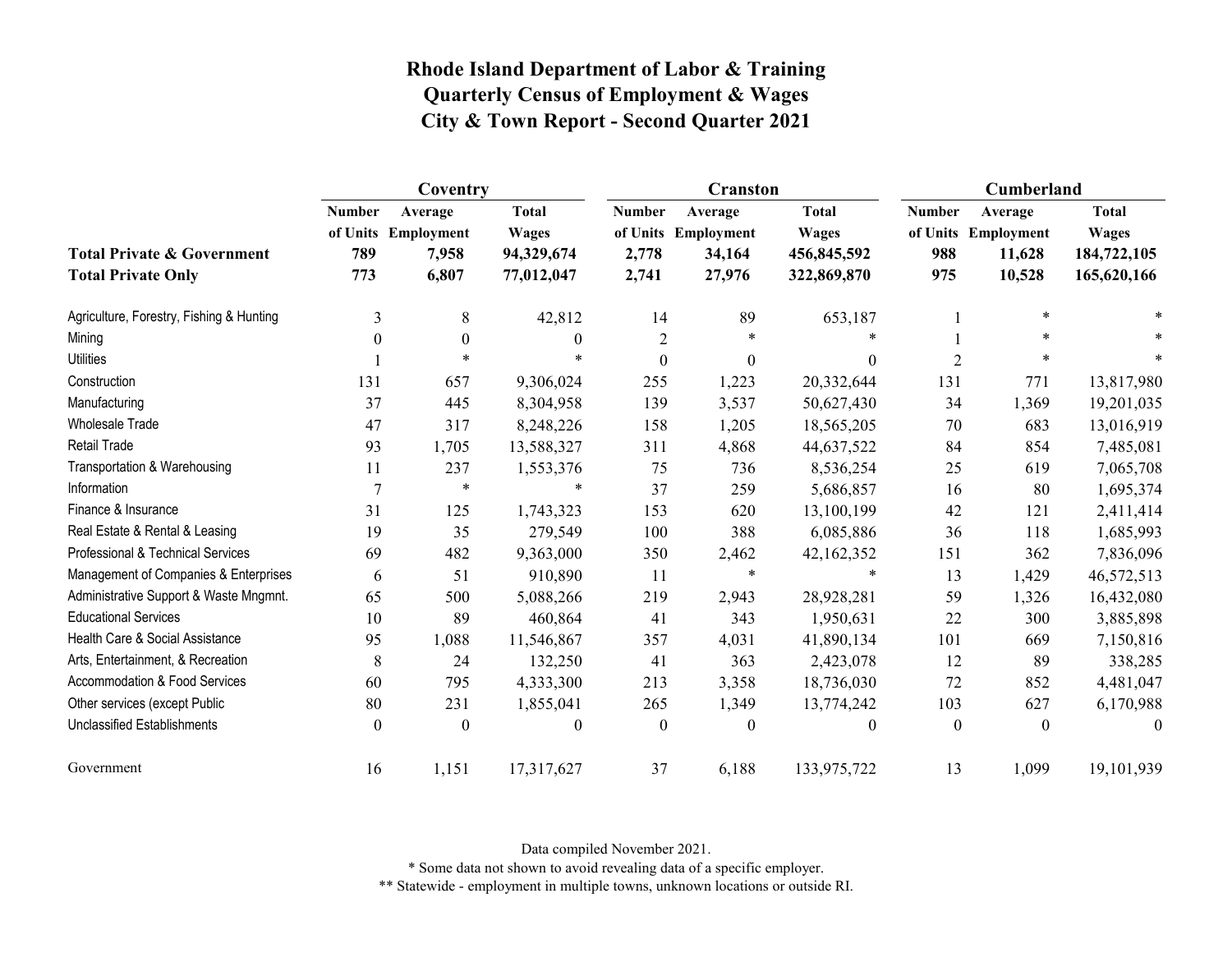|                                                                    |                             | <b>East Greenwich</b>                            |                                                           |                                 | <b>East Providence</b>                             |                                                            | <b>Exeter</b>               |                                                  |                                                          |
|--------------------------------------------------------------------|-----------------------------|--------------------------------------------------|-----------------------------------------------------------|---------------------------------|----------------------------------------------------|------------------------------------------------------------|-----------------------------|--------------------------------------------------|----------------------------------------------------------|
| <b>Total Private &amp; Government</b><br><b>Total Private Only</b> | <b>Number</b><br>912<br>898 | Average<br>of Units Employment<br>7,877<br>7,213 | <b>Total</b><br><b>Wages</b><br>101,234,195<br>90,830,456 | <b>Number</b><br>1,568<br>1,552 | Average<br>of Units Employment<br>21,724<br>20,218 | <b>Total</b><br><b>Wages</b><br>296,331,888<br>270,537,752 | <b>Number</b><br>209<br>204 | Average<br>of Units Employment<br>1,534<br>1,437 | <b>Total</b><br><b>Wages</b><br>20,102,974<br>18,975,724 |
| Agriculture, Forestry, Fishing & Hunting                           | 3                           | 15                                               | 139,239                                                   |                                 | $\ast$                                             | $\ast$                                                     | 8                           | 41                                               | 298,870                                                  |
| Mining                                                             | $\theta$                    | $\boldsymbol{0}$                                 | $\theta$                                                  | $\theta$                        | $\theta$                                           | $\Omega$                                                   | $\theta$                    | $\overline{0}$                                   | $\theta$                                                 |
| <b>Utilities</b>                                                   |                             | $\star$                                          |                                                           | $\boldsymbol{0}$                | $\boldsymbol{0}$                                   | $\Omega$                                                   | $\boldsymbol{0}$            | $\boldsymbol{0}$                                 |                                                          |
| Construction                                                       | 46                          | 205                                              | 3,059,420                                                 | 186                             | 850                                                | 14,048,099                                                 | 43                          | 103                                              | 1,313,673                                                |
| Manufacturing                                                      | 22                          | 267                                              | 4,310,492                                                 | 79                              | 2,215                                              | 32,189,356                                                 | 9                           | 59                                               | 804,925                                                  |
| Wholesale Trade                                                    | 64                          | 208                                              | 5,063,691                                                 | 93                              | 805                                                | 15,451,719                                                 | 16                          | 50                                               | 708,570                                                  |
| Retail Trade                                                       | 65                          | 758                                              | 7,632,462                                                 | 131                             | 1,780                                              | 19,271,843                                                 | 13                          | 76                                               | 757,095                                                  |
| Transportation & Warehousing                                       | 7                           | 88                                               | 836,406                                                   | 39                              | 320                                                | 3,014,840                                                  | 5                           | 95                                               | 803,704                                                  |
| Information                                                        | 16                          | 85                                               | 2,326,400                                                 | 19                              | 315                                                | 6,188,314                                                  | 3                           | 7                                                | 41,262                                                   |
| Finance & Insurance                                                | 60                          | 329                                              | 7,662,668                                                 | 105                             | 3,336                                              | 54,392,084                                                 | 5                           | 5                                                | 49,900                                                   |
| Real Estate & Rental & Leasing                                     | 32                          | 62                                               | 684,192                                                   | 45                              | 217                                                | 2,628,096                                                  | 8                           | 10                                               | 758,370                                                  |
| Professional & Technical Services                                  | 182                         | 675                                              | 12,539,862                                                | 221                             | 1,122                                              | 23,114,702                                                 | 23                          | 375                                              | 8,061,420                                                |
| Management of Companies & Enterprises                              | $\overline{7}$              | 279                                              | 5,301,672                                                 | 10                              | $\ast$                                             |                                                            |                             | $\ast$                                           |                                                          |
| Administrative Support & Waste Mngmnt.                             | 55                          | 426                                              | 4,642,572                                                 | 118                             | 1,057                                              | 10,410,408                                                 | 24                          | 149                                              | 1,892,278                                                |
| <b>Educational Services</b>                                        | 18                          | 597                                              | 7,692,924                                                 | 24                              | 413                                                | 4,215,113                                                  | $\overline{2}$              | $\ast$                                           |                                                          |
| Health Care & Social Assistance                                    | 148                         | 1,535                                            | 18,126,871                                                | 183                             | 4,958                                              | 65,513,670                                                 | 13                          | 198                                              | 1,773,128                                                |
| Arts, Entertainment, & Recreation                                  | 14                          | 87                                               | 453,837                                                   | 33                              | 477                                                | 2,934,707                                                  | $\overline{4}$              | 32                                               | 261,603                                                  |
| Accommodation & Food Services                                      | 73                          | 1,283                                            | 7,734,693                                                 | 118                             | 1,693                                              | 9,930,017                                                  | 16                          | 186                                              | 1,063,312                                                |
| Other services (except Public                                      | 84                          | 309                                              | 2,549,544                                                 | 147                             | 585                                                | 5,716,882                                                  | 11                          | 37                                               | 355,371                                                  |
| <b>Unclassified Establishments</b>                                 |                             | $\ast$                                           | *                                                         | $\theta$                        | $\theta$                                           | $\theta$                                                   | $\mathbf{0}$                | $\overline{0}$                                   | $\theta$                                                 |
| Government                                                         | 14                          | 664                                              | 10,403,739                                                | 16                              | 1,506                                              | 25,794,136                                                 | 5                           | 97                                               | 1,127,250                                                |

Data compiled November 2021.

\* Some data not shown to avoid revealing data of a specific employer.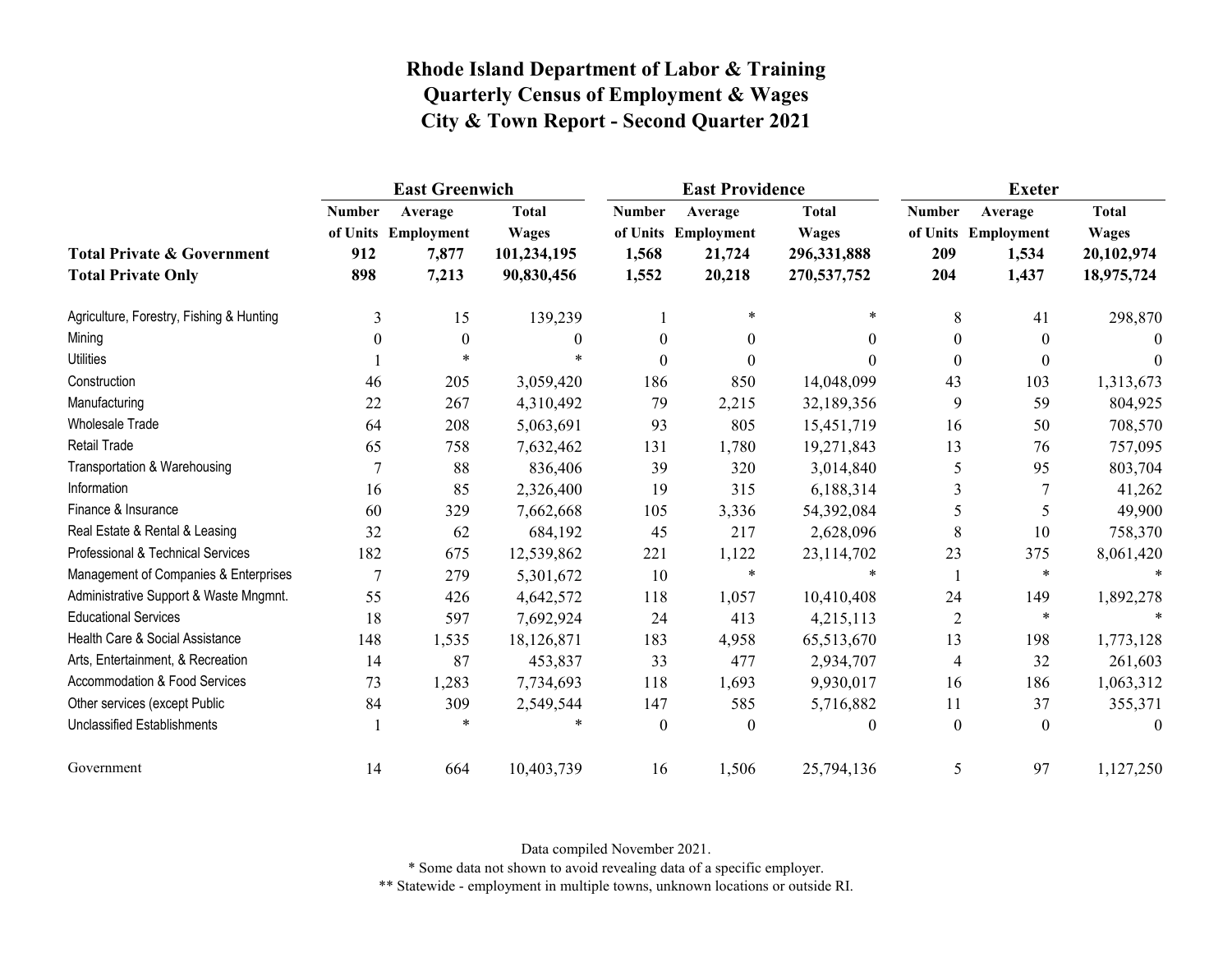|                                                                    |                             | Foster                                       |                                                        |                             | Glocester                                        |                                                          | Hopkinton                   |                                                  |                                                          |  |
|--------------------------------------------------------------------|-----------------------------|----------------------------------------------|--------------------------------------------------------|-----------------------------|--------------------------------------------------|----------------------------------------------------------|-----------------------------|--------------------------------------------------|----------------------------------------------------------|--|
| <b>Total Private &amp; Government</b><br><b>Total Private Only</b> | <b>Number</b><br>116<br>110 | Average<br>of Units Employment<br>457<br>368 | <b>Total</b><br><b>Wages</b><br>4,517,714<br>3,287,964 | <b>Number</b><br>221<br>204 | Average<br>of Units Employment<br>1,619<br>1,150 | <b>Total</b><br><b>Wages</b><br>19,370,624<br>10,816,893 | <b>Number</b><br>219<br>207 | Average<br>of Units Employment<br>1,331<br>1,214 | <b>Total</b><br><b>Wages</b><br>16,533,927<br>15,026,283 |  |
| Agriculture, Forestry, Fishing & Hunting                           | 2                           | $\ast$                                       | $\ast$                                                 | $\overline{2}$              | $\ast$                                           | $\ast$                                                   | 5                           | 14                                               | 125,751                                                  |  |
| Mining                                                             | $\Omega$                    | $\theta$                                     | $\theta$                                               | $\theta$                    | $\theta$                                         | 0                                                        |                             |                                                  |                                                          |  |
| <b>Utilities</b>                                                   | $\theta$                    | $\boldsymbol{0}$                             | 0                                                      | $\theta$                    | $\theta$                                         |                                                          | $\theta$                    | $\theta$                                         | $\theta$                                                 |  |
| Construction                                                       | 27                          | 57                                           | 748,139                                                | 58                          | 176                                              | 2,343,619                                                | 54                          | 183                                              | 2,584,622                                                |  |
| Manufacturing                                                      | 2                           | $\ast$                                       | $\ast$                                                 | 4                           | 28                                               | 280,623                                                  | 13                          | 384                                              | 6,244,171                                                |  |
| <b>Wholesale Trade</b>                                             |                             | 31                                           | 310,514                                                | 5                           | 5                                                | 89,652                                                   | 11                          | 24                                               | 321,392                                                  |  |
| <b>Retail Trade</b>                                                |                             | 25                                           | 149,660                                                | 19                          | 210                                              | 1,321,489                                                | 18                          | 119                                              | 979,253                                                  |  |
| Transportation & Warehousing                                       |                             | 29                                           | 342,833                                                |                             | 56                                               | 538,792                                                  |                             | $\ast$                                           | $\ast$                                                   |  |
| Information                                                        |                             | $\ast$                                       | $\ast$                                                 |                             | 18                                               | 88,207                                                   | $\overline{4}$              | 13                                               | 44,851                                                   |  |
| Finance & Insurance                                                |                             | $\ast$                                       | $\ast$                                                 |                             | 22                                               | 268,252                                                  | 5                           | $\ast$                                           |                                                          |  |
| Real Estate & Rental & Leasing                                     |                             | $\ast$                                       | $\ast$                                                 | 8                           | 10                                               | 122,282                                                  | 2                           |                                                  |                                                          |  |
| Professional & Technical Services                                  | 15                          | 31                                           | 295,344                                                | 13                          | 84                                               | 1,748,656                                                | 15                          | 63                                               | 922,663                                                  |  |
| Management of Companies & Enterprises                              |                             | $\ast$                                       | $\ast$                                                 | $\theta$                    | $\theta$                                         | $\theta$                                                 | $\overline{2}$              | $\ast$                                           |                                                          |  |
| Administrative Support & Waste Mngmnt.                             | 9                           | 21                                           | 197,128                                                | 15                          | 58                                               | 542,509                                                  | 19                          | 47                                               | 506,350                                                  |  |
| <b>Educational Services</b>                                        | $\overline{2}$              | $\ast$                                       | $\ast$                                                 | 3                           | $\star$                                          | $\ast$                                                   |                             | $\ast$                                           |                                                          |  |
| Health Care & Social Assistance                                    | 12                          | 60                                           | 525,936                                                | 20                          | 223                                              | 1,932,706                                                | 27                          | 186                                              | 2,011,710                                                |  |
| Arts, Entertainment, & Recreation                                  |                             | 47                                           | 217,747                                                | 3                           | 24                                               | 183,537                                                  | 5                           | 55                                               | 224,337                                                  |  |
| Accommodation & Food Services                                      | 6                           | 22                                           | 115,289                                                | 18                          | 198                                              | 906,449                                                  | 9                           | 62                                               | 348,879                                                  |  |
| Other services (except Public                                      | 8                           | 10                                           | 69,290                                                 | 19                          | 33                                               | 418,698                                                  | 15                          | 36                                               | 315,712                                                  |  |
| <b>Unclassified Establishments</b>                                 | $\Omega$                    | $\theta$                                     | 0                                                      | $\theta$                    | $\Omega$                                         | $\theta$                                                 | $\theta$                    | $\theta$                                         | $\Omega$                                                 |  |
| Government                                                         | 6                           | 89                                           | 1,229,750                                              | 17                          | 469                                              | 8,553,731                                                | 12                          | 117                                              | 1,507,644                                                |  |

Data compiled November 2021.

\* Some data not shown to avoid revealing data of a specific employer.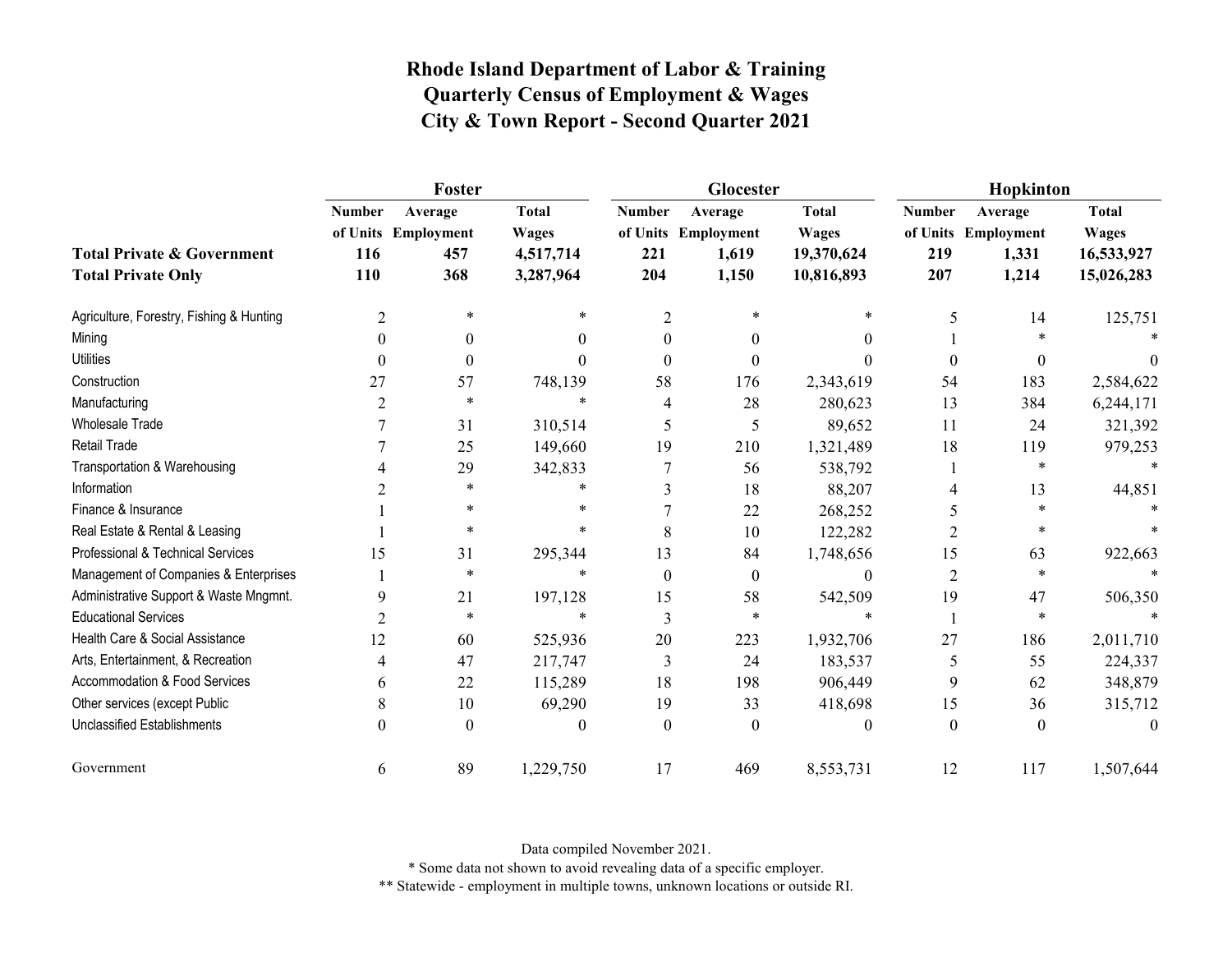|                                                                    | Jamestown                   |                                                |                                                          |                                 | <b>Johnston</b>                                    |                                                            | Lincoln                     |                                                    |                                                            |
|--------------------------------------------------------------------|-----------------------------|------------------------------------------------|----------------------------------------------------------|---------------------------------|----------------------------------------------------|------------------------------------------------------------|-----------------------------|----------------------------------------------------|------------------------------------------------------------|
| <b>Total Private &amp; Government</b><br><b>Total Private Only</b> | <b>Number</b><br>228<br>213 | Average<br>of Units Employment<br>1,212<br>883 | <b>Total</b><br><b>Wages</b><br>15,904,352<br>10,958,486 | <b>Number</b><br>1,183<br>1,169 | Average<br>of Units Employment<br>16,549<br>15,269 | <b>Total</b><br><b>Wages</b><br>255,404,100<br>231,749,884 | <b>Number</b><br>863<br>842 | Average<br>of Units Employment<br>14,543<br>13,355 | <b>Total</b><br><b>Wages</b><br>205,940,076<br>185,995,023 |
| Agriculture, Forestry, Fishing & Hunting                           | 4                           | 25                                             | 146,704                                                  |                                 | 94                                                 | 439,680                                                    | 3                           | 3                                                  | 30,000                                                     |
| Mining                                                             | $\Omega$                    | $\theta$                                       | $\theta$                                                 |                                 | $\ast$                                             |                                                            | $\theta$                    | $\Omega$                                           | $\theta$                                                   |
| <b>Utilities</b>                                                   | $\theta$                    | $\boldsymbol{0}$                               | $\theta$                                                 | $\overline{2}$                  | $\star$                                            | $\ast$                                                     | 3                           | 64                                                 | 2,058,461                                                  |
| Construction                                                       | 22                          | 71                                             | 916,029                                                  | 176                             | 1,011                                              | 16,200,881                                                 | 99                          | 939                                                | 14,948,158                                                 |
| Manufacturing                                                      | 6                           | 8                                              | 294,950                                                  | 69                              | 675                                                | 6,751,355                                                  | 47                          | 1,972                                              | 30,464,039                                                 |
| Wholesale Trade                                                    | 18                          | $\ast$                                         | $\ast$                                                   | 46                              | 243                                                | 4,951,740                                                  | 64                          | 524                                                | 9,223,596                                                  |
| <b>Retail Trade</b>                                                | 9                           | 65                                             | 484,100                                                  | 137                             | 1,614                                              | 15,966,439                                                 | 59                          | 742                                                | 6,162,245                                                  |
| Transportation & Warehousing                                       | 4                           | $\ast$                                         | $\ast$                                                   | 40                              | 533                                                | 5,848,444                                                  | 17                          | 388                                                | 4,726,792                                                  |
| Information                                                        |                             | $\ast$                                         | $\ast$                                                   | 10                              | 297                                                | 8,267,396                                                  | 14                          | 204                                                | 3,304,513                                                  |
| Finance & Insurance                                                | 5                           | $\ast$                                         | $\ast$                                                   | 31                              | 4,398                                              | 105,134,834                                                | 35                          | 2,782                                              | 53,198,365                                                 |
| Real Estate & Rental & Leasing                                     | 9                           | 23                                             | 324,966                                                  | 43                              | 345                                                | 4,678,777                                                  | 33                          | 79                                                 | 1,100,518                                                  |
| Professional & Technical Services                                  | 50                          | 143                                            | 2,543,599                                                | 110                             | 341                                                | 7,277,834                                                  | 146                         | 668                                                | 13,902,376                                                 |
| Management of Companies & Enterprises                              |                             | $\ast$                                         | $\ast$                                                   | 7                               | 37                                                 | 657,075                                                    | 9                           | 411                                                | 10,694,988                                                 |
| Administrative Support & Waste Mngmnt.                             | 23                          | 92                                             | 1,018,794                                                | 133                             | 2,082                                              | 22,307,486                                                 | 65                          | 795                                                | 8,067,461                                                  |
| <b>Educational Services</b>                                        | $\theta$                    | $\boldsymbol{0}$                               | $\mathbf{0}$                                             | 12                              | 43                                                 | 282,296                                                    | 9                           | 141                                                | 1,421,264                                                  |
| Health Care & Social Assistance                                    | 11                          | 60                                             | 509,482                                                  | 147                             | 1,940                                              | 21,406,391                                                 | 93                          | 1,138                                              | 12,668,215                                                 |
| Arts, Entertainment, & Recreation                                  | 11                          | 176                                            | 1,138,198                                                | 9                               | 36                                                 | 217,484                                                    | 17                          | 363                                                | 2,228,464                                                  |
| Accommodation & Food Services                                      | 15                          | 97                                             | 770,461                                                  | 94                              | 1,078                                              | 5,678,991                                                  | 56                          | 1,803                                              | 9,154,806                                                  |
| Other services (except Public                                      | 21                          | 50                                             | 555,445                                                  | 95                              | 453                                                | 4,209,330                                                  | 73                          | 340                                                | 2,640,762                                                  |
| Unclassified Establishments                                        | $\mathbf{0}$                | $\theta$                                       | $\mathbf{0}$                                             | $\mathbf{0}$                    | $\theta$                                           | $\mathbf{0}$                                               | $\mathbf{0}$                | $\mathbf{0}$                                       | $\theta$                                                   |
| Government                                                         | 15                          | 329                                            | 4,945,866                                                | 14                              | 1,279                                              | 23,654,216                                                 | 21                          | 1,187                                              | 19,945,053                                                 |

Data compiled November 2021.

\* Some data not shown to avoid revealing data of a specific employer.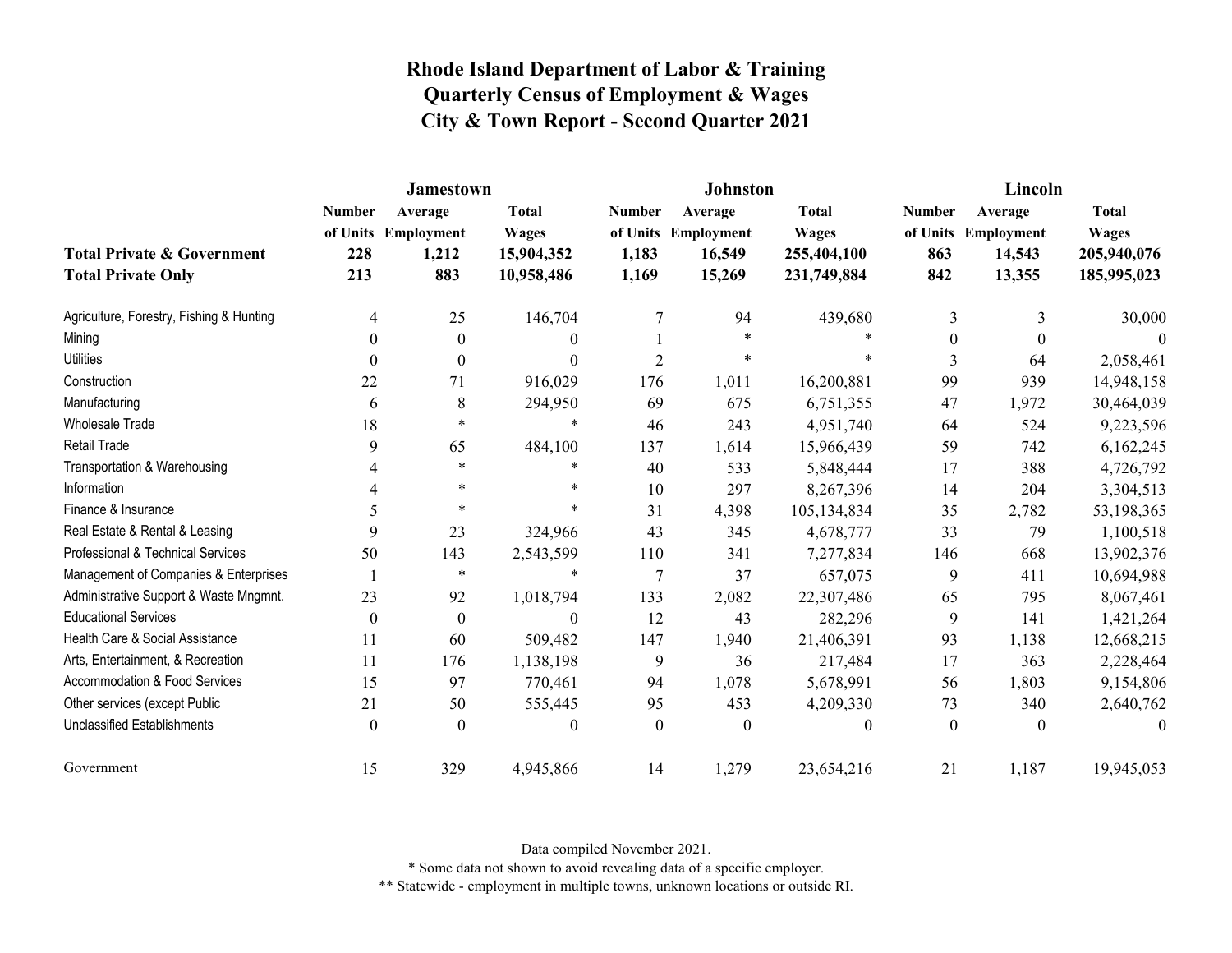|                                                                    | <b>Little Compton</b>       |                                              |                                                        |                             | <b>Middletown</b>                                  |                                                            | Narragansett                |                                                  |                                                          |
|--------------------------------------------------------------------|-----------------------------|----------------------------------------------|--------------------------------------------------------|-----------------------------|----------------------------------------------------|------------------------------------------------------------|-----------------------------|--------------------------------------------------|----------------------------------------------------------|
| <b>Total Private &amp; Government</b><br><b>Total Private Only</b> | <b>Number</b><br>156<br>150 | Average<br>of Units Employment<br>755<br>629 | <b>Total</b><br><b>Wages</b><br>8,304,823<br>6,235,626 | <b>Number</b><br>776<br>764 | Average<br>of Units Employment<br>11,092<br>10,466 | <b>Total</b><br><b>Wages</b><br>159,311,409<br>146,724,875 | <b>Number</b><br>496<br>477 | Average<br>of Units Employment<br>4,696<br>3,767 | <b>Total</b><br><b>Wages</b><br>54,621,419<br>36,720,790 |
| Agriculture, Forestry, Fishing & Hunting                           | 10                          | 59                                           | 459,944                                                | 5                           | 66                                                 | 650,265                                                    | 7                           | 31                                               | 351,011                                                  |
| Mining                                                             | $\theta$                    | $\boldsymbol{0}$                             | $\theta$                                               | 2                           | $\ast$                                             |                                                            | $\Omega$                    | $\theta$                                         | $\theta$                                                 |
| <b>Utilities</b>                                                   | $\boldsymbol{0}$            | $\boldsymbol{0}$                             | $\Omega$                                               |                             | $\ast$                                             |                                                            | $\boldsymbol{0}$            | $\boldsymbol{0}$                                 |                                                          |
| Construction                                                       | 26                          | 127                                          | 1,626,686                                              | 74                          | 505                                                | 11,587,312                                                 | 41                          | 147                                              | 2,137,382                                                |
| Manufacturing                                                      | 4                           | 17                                           | 230,633                                                | 12                          | 440                                                | 9,863,074                                                  | 15                          | 259                                              | 3,789,185                                                |
| <b>Wholesale Trade</b>                                             |                             | $\ast$                                       | $\ast$                                                 | 32                          | 140                                                | 2,076,626                                                  | 19                          | 75                                               | 1,075,771                                                |
| <b>Retail Trade</b>                                                | 6                           | 30                                           | 183,987                                                | 93                          | 1,473                                              | 13,635,828                                                 | 56                          | 718                                              | 5,447,970                                                |
| Transportation & Warehousing                                       | $\overline{2}$              | $\ast$                                       | *                                                      | 10                          | 122                                                | 1,051,689                                                  | 9                           | 108                                              | 1,052,020                                                |
| Information                                                        |                             | $\boldsymbol{0}$                             | $\theta$                                               | 9                           | 96                                                 | 2,339,470                                                  | 6                           | 9                                                | 541,696                                                  |
| Finance & Insurance                                                |                             | $\ast$                                       |                                                        | 39                          | 609                                                | 14,093,069                                                 | 22                          | 58                                               | 1,306,382                                                |
| Real Estate & Rental & Leasing                                     | 3                           | 3                                            | 103,784                                                | 30                          | 125                                                | 1,580,178                                                  | 23                          | 127                                              | 1,529,594                                                |
| Professional & Technical Services                                  | 21                          | 53                                           | 795,701                                                | 117                         | 2,591                                              | 49,501,422                                                 | 71                          | 131                                              | 3,304,044                                                |
| Management of Companies & Enterprises                              | $\boldsymbol{0}$            | $\boldsymbol{0}$                             | $\mathbf{0}$                                           | 8                           | 505                                                | 8,168,683                                                  | 4                           | 7                                                | 874,870                                                  |
| Administrative Support & Waste Mngmnt.                             | 24                          | 72                                           | 720,157                                                | 56                          | 318                                                | 3,106,829                                                  | 28                          | 106                                              | 1,285,250                                                |
| <b>Educational Services</b>                                        | $\overline{2}$              | $\ast$                                       | $\ast$                                                 | 15                          | 226                                                | 2,603,989                                                  | $8\,$                       | 12                                               | 96,369                                                   |
| Health Care & Social Assistance                                    | 7                           | 42                                           | 259,200                                                | 83                          | 1,143                                              | 11,476,699                                                 | 39                          | 371                                              | 4,029,747                                                |
| Arts, Entertainment, & Recreation                                  | 8                           | 54                                           | 504,595                                                | 16                          | 138                                                | 1,018,316                                                  | 10                          | 198                                              | 1,201,102                                                |
| Accommodation & Food Services                                      | 9                           | 64                                           | 281,565                                                | 94                          | 1,517                                              | 10,132,688                                                 | 67                          | 1,204                                            | 7,128,489                                                |
| Other services (except Public                                      | 20                          | 84                                           | 561,827                                                | 67                          | 437                                                | 3,318,579                                                  | 52                          | 206                                              | 1,569,908                                                |
| <b>Unclassified Establishments</b>                                 | $\boldsymbol{0}$            | $\theta$                                     | $\Omega$                                               | -1                          |                                                    |                                                            | $\theta$                    | $\theta$                                         | $\theta$                                                 |
| Government                                                         | 6                           | 126                                          | 2,069,197                                              | 12                          | 626                                                | 12,586,534                                                 | 19                          | 929                                              | 17,900,629                                               |

Data compiled November 2021.

\* Some data not shown to avoid revealing data of a specific employer.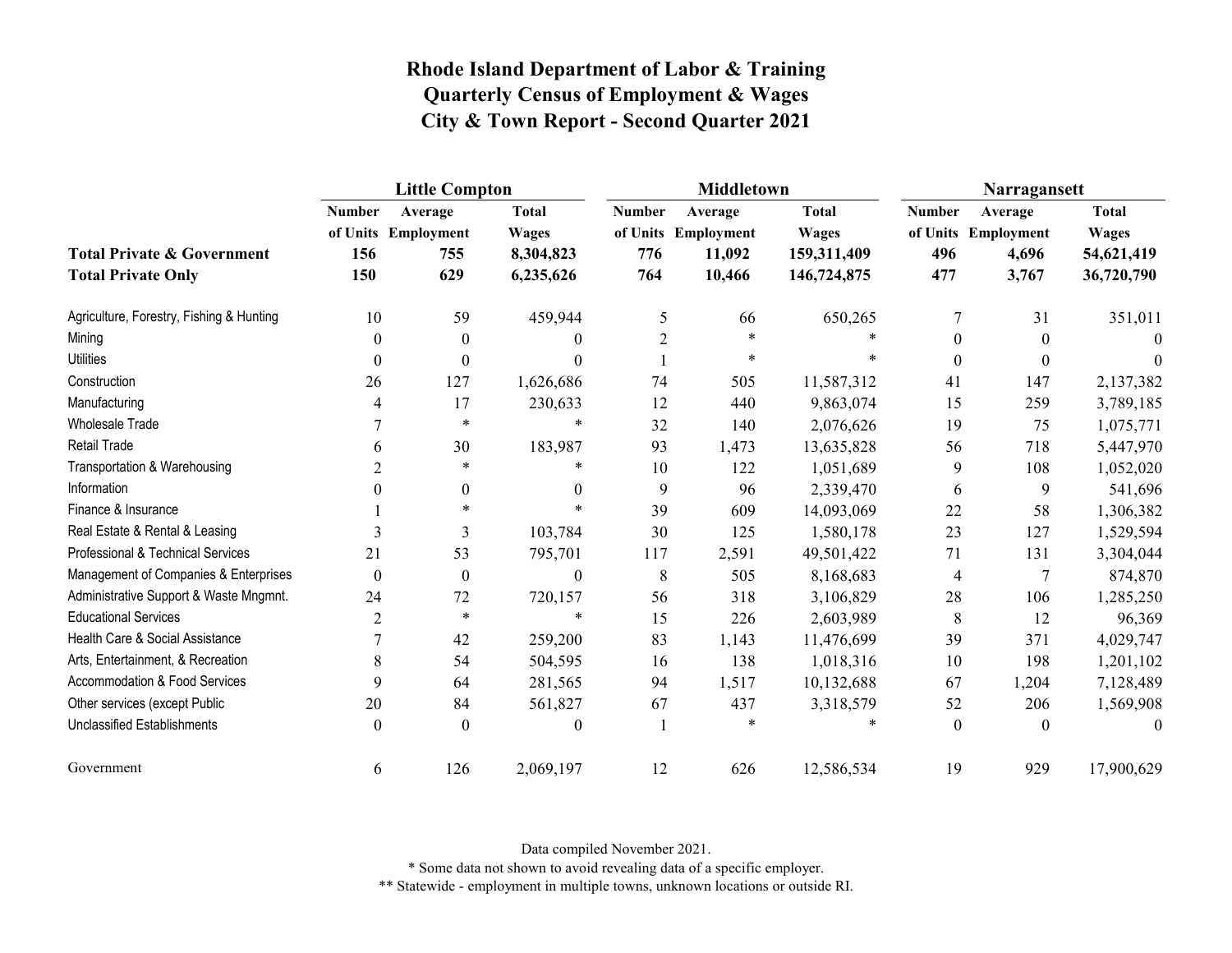|                                                                    |                             | <b>New Shoreham</b>                            |                                                         |                                 | <b>Newport</b>                                     |                                                            | <b>North Kingstown</b>          |                                                    |                                                            |
|--------------------------------------------------------------------|-----------------------------|------------------------------------------------|---------------------------------------------------------|---------------------------------|----------------------------------------------------|------------------------------------------------------------|---------------------------------|----------------------------------------------------|------------------------------------------------------------|
| <b>Total Private &amp; Government</b><br><b>Total Private Only</b> | <b>Number</b><br>222<br>210 | Average<br>of Units Employment<br>1,017<br>882 | <b>Total</b><br><b>Wages</b><br>11,347,800<br>9,623,895 | <b>Number</b><br>1,388<br>1,353 | Average<br>of Units Employment<br>17,643<br>11,609 | <b>Total</b><br><b>Wages</b><br>288,255,523<br>137,908,234 | <b>Number</b><br>1,174<br>1,153 | Average<br>of Units Employment<br>18,246<br>16,934 | <b>Total</b><br><b>Wages</b><br>272,440,557<br>244,002,133 |
| Agriculture, Forestry, Fishing & Hunting                           | 3                           | $\ast$                                         | $\ast$                                                  | 3                               | $\star$                                            | *                                                          | 16                              | 105                                                | 2,188,952                                                  |
| Mining                                                             | 0                           | $\theta$                                       | 0                                                       | $\theta$                        | $\boldsymbol{0}$                                   | $\theta$                                                   | $\theta$                        | $\theta$                                           | $\theta$                                                   |
| <b>Utilities</b>                                                   |                             | $\ast$                                         | $\ast$                                                  |                                 | $\ast$                                             |                                                            |                                 |                                                    |                                                            |
| Construction                                                       | 32                          | 74                                             | 1,265,917                                               | 79                              | 334                                                | 4,950,050                                                  | 110                             | 803                                                | 15,526,545                                                 |
| Manufacturing                                                      | 8                           | $\overline{c}$                                 | 20,136                                                  | 31                              | 193                                                | 2,896,797                                                  | 62                              | 7,336                                              | 120,751,124                                                |
| <b>Wholesale Trade</b>                                             |                             | $\ast$                                         | $\ast$                                                  | 65                              | 164                                                | 3,417,548                                                  | 95                              | 403                                                | 7,656,910                                                  |
| Retail Trade                                                       | 33                          | 86                                             | 911,210                                                 | 188                             | 1,355                                              | 10,726,601                                                 | 120                             | 2,079                                              | 18,983,867                                                 |
| Transportation & Warehousing                                       |                             | 21                                             | 111,742                                                 | 43                              | 248                                                | 2,669,403                                                  | 35                              | 861                                                | 10,832,457                                                 |
| Information                                                        | $\overline{2}$              | $\ast$                                         | $\ast$                                                  | 19                              | 78                                                 | 3,846,720                                                  | 19                              | 108                                                | 4,711,723                                                  |
| Finance & Insurance                                                |                             | $\ast$                                         | $\ast$                                                  | 53                              | 247                                                | 9,470,377                                                  | 46                              | 376                                                | 7,646,665                                                  |
| Real Estate & Rental & Leasing                                     | 14                          | 49                                             | 463,392                                                 | 55                              | 324                                                | 4,528,746                                                  | 28                              | $\ast$                                             |                                                            |
| Professional & Technical Services                                  | 4                           | 4                                              | 38,747                                                  | 212                             | 709                                                | 13,140,152                                                 | 186                             | 394                                                | 7,558,943                                                  |
| Management of Companies & Enterprises                              |                             | $\ast$                                         | $\ast$                                                  | 10                              | $\overline{7}$                                     | 231,661                                                    | 16                              | 403                                                | 8,225,469                                                  |
| Administrative Support & Waste Mngmnt.                             | 15                          | 47                                             | 420,778                                                 | 92                              | 358                                                | 4,907,907                                                  | 84                              | 868                                                | 9,957,444                                                  |
| <b>Educational Services</b>                                        |                             | $\ast$                                         | $\star$                                                 | 22                              | 649                                                | 10,134,508                                                 | 28                              | 167                                                | 1,438,936                                                  |
| Health Care & Social Assistance                                    | 3                           | 18                                             | 228,097                                                 | 85                              | 1,657                                              | 21,190,258                                                 | 115                             | 1,497                                              | 16, 137, 297                                               |
| Arts, Entertainment, & Recreation                                  | 12                          | 42                                             | 561,096                                                 | 50                              | 595                                                | 5,838,569                                                  | 34                              | 222                                                | 1,775,278                                                  |
| Accommodation & Food Services                                      | 60                          | 489                                            | 5,016,831                                               | 188                             | 3,962                                              | 32,212,796                                                 | 64                              | 861                                                | 4,607,810                                                  |
| Other services (except Public                                      | 12                          | 24                                             | 201,110                                                 | 157                             | 716                                                | 7,602,410                                                  | 94                              | 329                                                | 3,097,997                                                  |
| Unclassified Establishments                                        | $\theta$                    | $\theta$                                       | 0                                                       | $\theta$                        | $\theta$                                           | $\boldsymbol{0}$                                           | $\mathbf{0}$                    | $\theta$                                           | 0                                                          |
| Government                                                         | 12                          | 136                                            | 1,723,905                                               | 35                              | 6,033                                              | 150,347,289                                                | 21                              | 1,312                                              | 28,438,424                                                 |

Data compiled November 2021.

\* Some data not shown to avoid revealing data of a specific employer.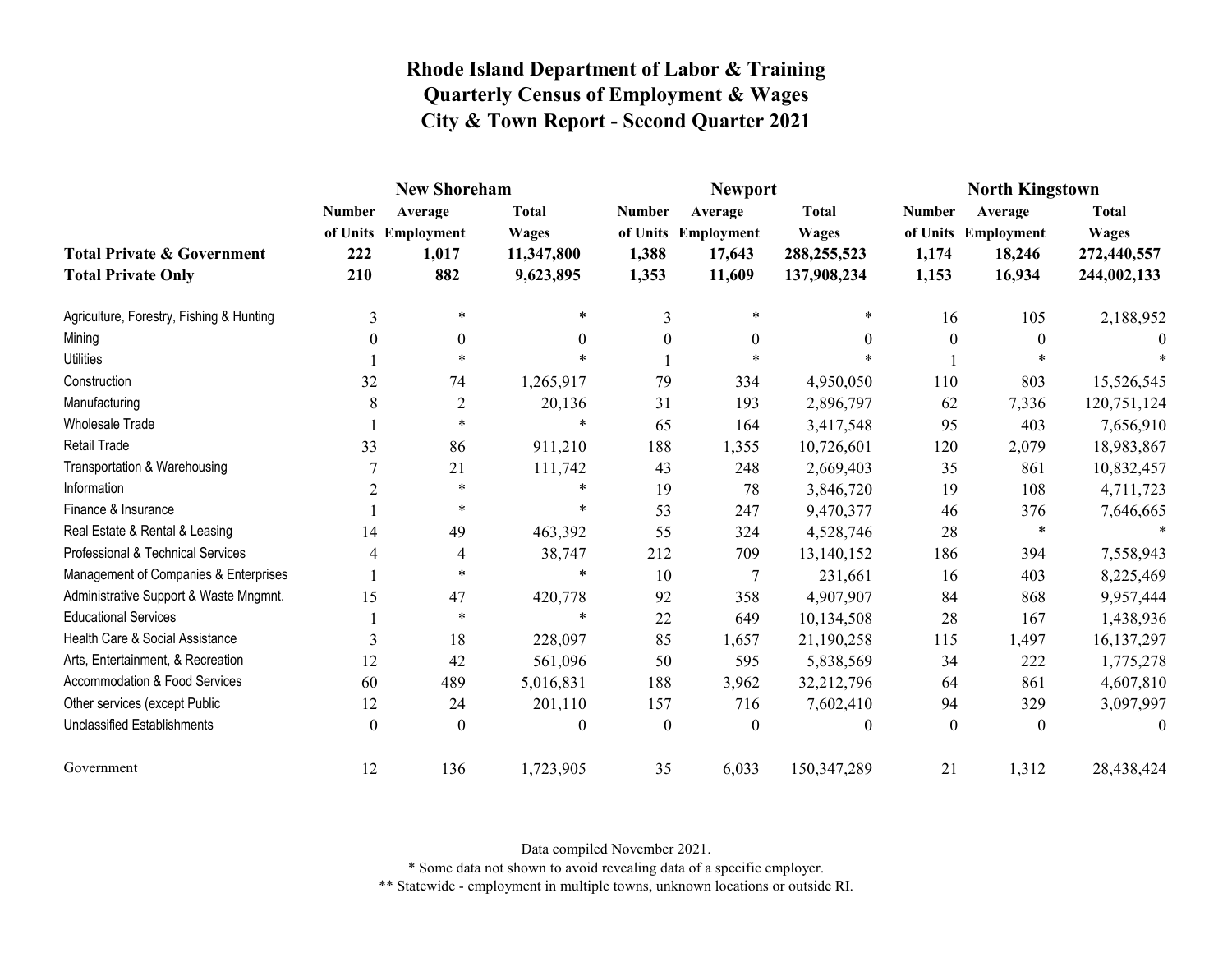|                                                                    |                             | <b>North Providence</b>                          |                                                          |                             | <b>North Smithfield</b>                          |                                                          | Pawtucket                       |                                                    |                                                            |
|--------------------------------------------------------------------|-----------------------------|--------------------------------------------------|----------------------------------------------------------|-----------------------------|--------------------------------------------------|----------------------------------------------------------|---------------------------------|----------------------------------------------------|------------------------------------------------------------|
| <b>Total Private &amp; Government</b><br><b>Total Private Only</b> | <b>Number</b><br>708<br>698 | Average<br>of Units Employment<br>6,663<br>5,792 | <b>Total</b><br><b>Wages</b><br>72,213,504<br>58,974,316 | <b>Number</b><br>446<br>437 | Average<br>of Units Employment<br>4,893<br>4,524 | <b>Total</b><br><b>Wages</b><br>55,168,816<br>47,974,163 | <b>Number</b><br>1,708<br>1,685 | Average<br>of Units Employment<br>19,212<br>17,085 | <b>Total</b><br><b>Wages</b><br>249,976,758<br>210,982,626 |
| Agriculture, Forestry, Fishing & Hunting                           |                             | $\ast$                                           | $\ast$                                                   | 4                           | 7                                                | 43,473                                                   | 3                               | $*$                                                |                                                            |
| Mining                                                             | $\theta$                    | $\mathbf{0}$                                     | $\Omega$                                                 | $\overline{2}$              | $\ast$                                           | $\ast$                                                   | $\theta$                        | $\Omega$                                           | $\theta$                                                   |
| <b>Utilities</b>                                                   | $\boldsymbol{0}$            | $\mathbf{0}$                                     | 0                                                        |                             | $\ast$                                           | $\ast$                                                   | $\overline{2}$                  |                                                    |                                                            |
| Construction                                                       | 64                          | 224                                              | 3,092,321                                                | 78                          | 242                                              | 2,922,010                                                | 184                             | 1,038                                              | 16,698,231                                                 |
| Manufacturing                                                      | 26                          | 181                                              | 2,028,989                                                | 17                          | 466                                              | 4,974,087                                                | 125                             | 3,245                                              | 43,352,394                                                 |
| <b>Wholesale Trade</b>                                             | 21                          | 80                                               | 1,520,783                                                | 27                          | 191                                              | 2,956,467                                                | 92                              | 575                                                | 7,725,023                                                  |
| <b>Retail Trade</b>                                                | 86                          | 1,063                                            | 8,815,169                                                | 43                          | 1,238                                            | 10,283,290                                               | 170                             | 1,307                                              | 10,915,016                                                 |
| Transportation & Warehousing                                       | 22                          | 150                                              | 1,454,190                                                | 13                          | 291                                              | 3,190,046                                                | 76                              | 508                                                | 5,824,082                                                  |
| Information                                                        | $\,8\,$                     | 22                                               | 625,749                                                  | 5                           | 11                                               | 143,591                                                  | 20                              | 77                                                 | 1,336,947                                                  |
| Finance & Insurance                                                | 25                          | 105                                              | 2,148,826                                                | 17                          | 53                                               | 1,217,272                                                | 52                              | 575                                                | 10,874,938                                                 |
| Real Estate & Rental & Leasing                                     | 39                          | 127                                              | 1,245,753                                                | 13                          | 23                                               | 265,541                                                  | 58                              | 224                                                | 2,391,303                                                  |
| Professional & Technical Services                                  | 73                          | 222                                              | 3,446,832                                                | 56                          | 262                                              | 5,018,842                                                | 168                             | 695                                                | 11,280,665                                                 |
| Management of Companies & Enterprises                              | 3                           | 21                                               | 342,524                                                  | $\boldsymbol{0}$            | $\boldsymbol{0}$                                 | $\boldsymbol{0}$                                         | $8\,$                           | 1,248                                              | 32,623,090                                                 |
| Administrative Support & Waste Mngmnt.                             | 54                          | 617                                              | 6,057,253                                                | 25                          | 307                                              | 4,133,177                                                | 131                             | 1,714                                              | 14,588,126                                                 |
| <b>Educational Services</b>                                        | 8                           | 21                                               | 83,786                                                   | 3                           | $\ast$                                           | $\ast$                                                   | 30                              | 391                                                | 4,180,522                                                  |
| Health Care & Social Assistance                                    | 106                         | 1,846                                            | 21,131,730                                               | 55                          | 597                                              | 6,282,445                                                | 216                             | 2,779                                              | 30,231,704                                                 |
| Arts, Entertainment, & Recreation                                  | 6                           | 45                                               | 270,499                                                  | 8                           | 57                                               | 365,405                                                  | 27                              | 228                                                | 1,874,198                                                  |
| <b>Accommodation &amp; Food Services</b>                           | 73                          | 728                                              | 3,924,315                                                | 28                          | 500                                              | 2,773,794                                                | 147                             | 1,433                                              | 7,979,402                                                  |
| Other services (except Public                                      | 82                          | 337                                              | 2,760,541                                                | 42                          | 222                                              | 2,454,834                                                | 176                             | 978                                                | 7,988,908                                                  |
| <b>Unclassified Establishments</b>                                 |                             | $\ast$                                           |                                                          | $\boldsymbol{0}$            | $\boldsymbol{0}$                                 | $\theta$                                                 | $\mathbf{0}$                    | $\mathbf{0}$                                       | $\theta$                                                   |
| Government                                                         | 10                          | 872                                              | 13,239,188                                               | 9                           | 369                                              | 7,194,653                                                | 23                              | 2,126                                              | 38,994,132                                                 |

Data compiled November 2021.

\* Some data not shown to avoid revealing data of a specific employer.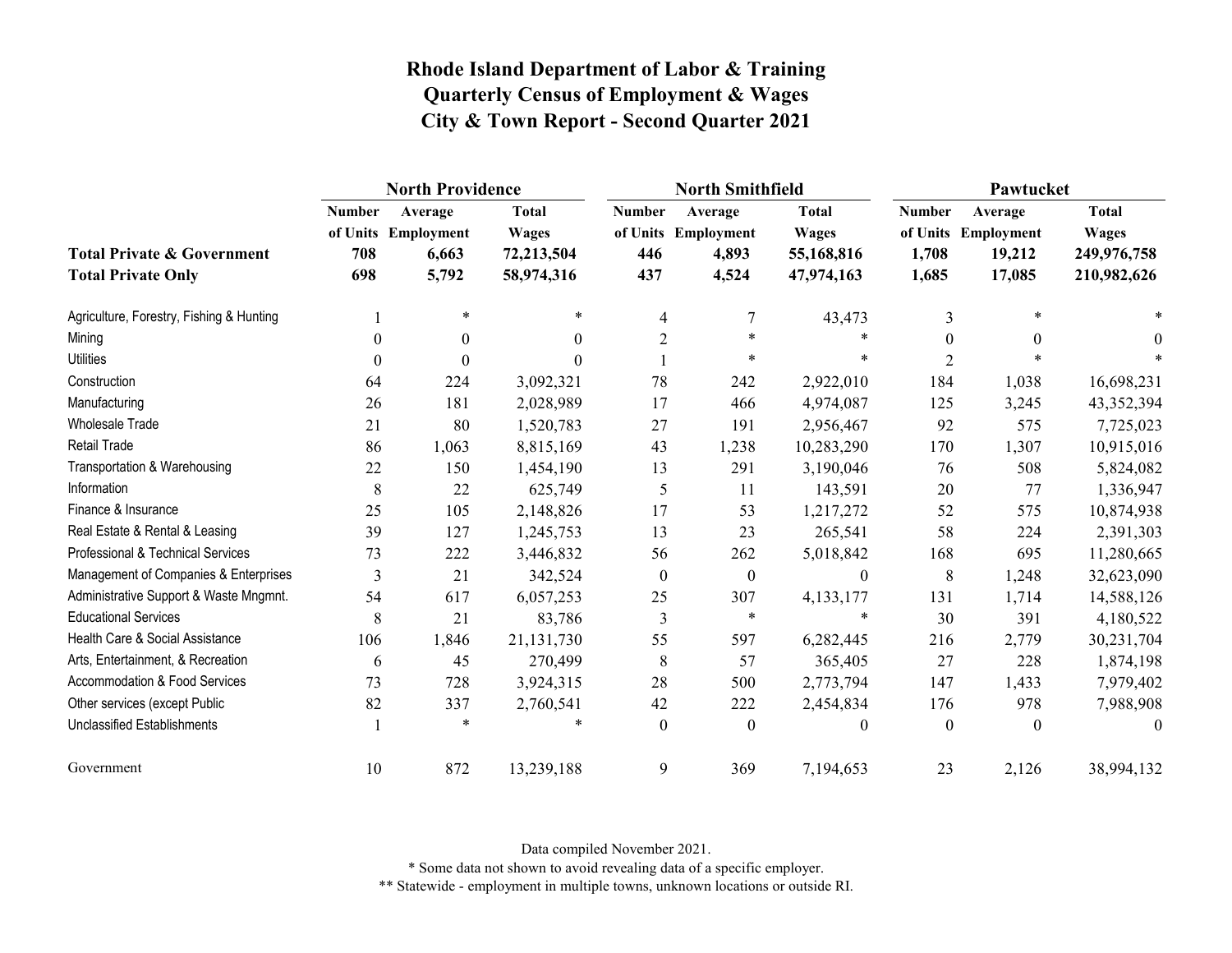|                                                                    | Portsmouth                  |                                                  |                                                          |                                 | Providence                                          |                                                                | <b>Richmond</b>             |                                                  |                                                            |
|--------------------------------------------------------------------|-----------------------------|--------------------------------------------------|----------------------------------------------------------|---------------------------------|-----------------------------------------------------|----------------------------------------------------------------|-----------------------------|--------------------------------------------------|------------------------------------------------------------|
| <b>Total Private &amp; Government</b><br><b>Total Private Only</b> | <b>Number</b><br>605<br>589 | Average<br>of Units Employment<br>6,140<br>5,437 | <b>Total</b><br><b>Wages</b><br>94,503,325<br>82,461,782 | <b>Number</b><br>6,473<br>6,371 | Average<br>of Units Employment<br>105,330<br>89,987 | <b>Total</b><br><b>Wages</b><br>1,735,502,128<br>1,421,502,434 | <b>Number</b><br>169<br>161 | Average<br>of Units Employment<br>2,084<br>1,408 | <b>Total</b><br><b>Wages</b><br>24, 168, 712<br>12,708,544 |
| Agriculture, Forestry, Fishing & Hunting                           | 13                          | 55                                               | 376,081                                                  | 5                               | 51                                                  | 494,696                                                        |                             | 58                                               | 803,630                                                    |
| Mining                                                             | 0                           | $\theta$                                         | 0                                                        | $\theta$                        | $\theta$                                            | 0                                                              |                             | $\ast$                                           |                                                            |
| <b>Utilities</b>                                                   |                             |                                                  | $\ast$                                                   | 8                               | 471                                                 | 16,128,209                                                     | $\theta$                    | $\boldsymbol{0}$                                 | $\Omega$                                                   |
| Construction                                                       | 88                          | 418                                              | 5,964,790                                                | 339                             | 2,601                                               | 54, 557, 483                                                   | 28                          | 146                                              | 1,881,747                                                  |
| Manufacturing                                                      | 21                          | 1,441                                            | 34,429,727                                               | 218                             | 3,116                                               | 39,406,493                                                     | 4                           | 80                                               | 880,526                                                    |
| <b>Wholesale Trade</b>                                             | 32                          | 128                                              | 2,424,018                                                | 234                             | 2,649                                               | 47,904,726                                                     | 7                           | $\ast$                                           | $\ast$                                                     |
| Retail Trade                                                       | 57                          | 592                                              | 6,333,533                                                | 650                             | 6,068                                               | 50,167,860                                                     | 25                          | 293                                              | 2,283,539                                                  |
| Transportation & Warehousing                                       |                             | 81                                               | 741,694                                                  | 161                             | 1,238                                               | 11,166,082                                                     | $\overline{2}$              | $\ast$                                           |                                                            |
| Information                                                        | 16                          | 50                                               | 1,160,106                                                | 128                             | 1,217                                               | 21,532,826                                                     | 2                           | *                                                |                                                            |
| Finance & Insurance                                                | 23                          | 190                                              | 4,666,040                                                | 319                             | 4,032                                               | 118,259,667                                                    | 5                           | 50                                               | 581,901                                                    |
| Real Estate & Rental & Leasing                                     | 16                          | 28                                               | 453,255                                                  | 207                             | 1,309                                               | 18,938,020                                                     | $\overline{2}$              | $\ast$                                           | $\ast$                                                     |
| Professional & Technical Services                                  | 85                          | 181                                              | 3,168,199                                                | 1,142                           | 6,992                                               | 155,761,039                                                    | 15                          | 47                                               | 589,334                                                    |
| Management of Companies & Enterprises                              | 3                           | $\ast$                                           | $\ast$                                                   | 45                              | 2,591                                               | 74,330,276                                                     | $\mathbf{0}$                | $\mathbf{0}$                                     | $\Omega$                                                   |
| Administrative Support & Waste Mngmnt.                             | 41                          | 277                                              | 2,508,040                                                | 438                             | 6,295                                               | 70,421,351                                                     | 12                          | 81                                               | 824,064                                                    |
| <b>Educational Services</b>                                        | 20                          | 262                                              | 3,023,478                                                | 166                             | 11,585                                              | 189,613,586                                                    | $\boldsymbol{0}$            | $\boldsymbol{0}$                                 | $\Omega$                                                   |
| Health Care & Social Assistance                                    | 58                          | 859                                              | 10,335,607                                               | 843                             | 27,484                                              | 450,718,806                                                    | 14                          | 43                                               | 469,768                                                    |
| Arts, Entertainment, & Recreation                                  | 11                          | 219                                              | 1,963,420                                                | 83                              | 711                                                 | 7,295,983                                                      | 6                           | 91                                               | 403,623                                                    |
| Accommodation & Food Services                                      | 43                          | 458                                              | 2,762,379                                                | 669                             | 8,057                                               | 55,848,303                                                     | 19                          | 255                                              | 1,198,520                                                  |
| Other services (except Public                                      | 54                          | 192                                              | 2,018,497                                                | 713                             | 3,518                                               | 38,946,138                                                     | 12                          | 28                                               | 228,873                                                    |
| <b>Unclassified Establishments</b>                                 | $\theta$                    | $\boldsymbol{0}$                                 | $\theta$                                                 | 3                               | 2                                                   | 10,890                                                         | $\boldsymbol{0}$            | $\boldsymbol{0}$                                 | $\theta$                                                   |
| Government                                                         | 16                          | 704                                              | 12,041,543                                               | 102                             | 15,343                                              | 313,999,694                                                    | 8                           | 676                                              | 11,460,168                                                 |

Data compiled November 2021.

\* Some data not shown to avoid revealing data of a specific employer.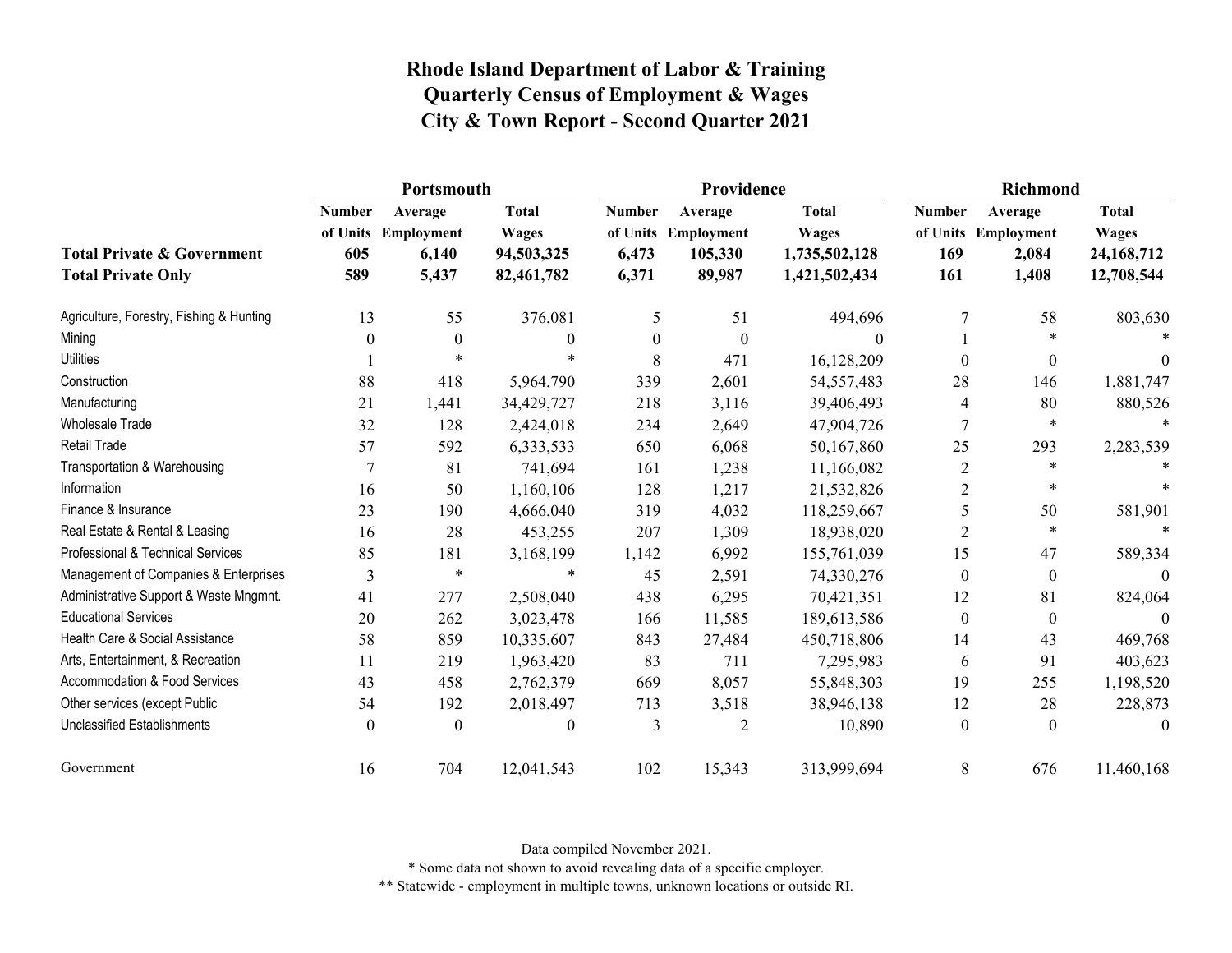|                                                                    | <b>Scituate</b>             |                                                  |                                                          |                             | Smithfield                                         |                                                            | <b>South Kingstown</b>          |                                                   |                                                            |
|--------------------------------------------------------------------|-----------------------------|--------------------------------------------------|----------------------------------------------------------|-----------------------------|----------------------------------------------------|------------------------------------------------------------|---------------------------------|---------------------------------------------------|------------------------------------------------------------|
| <b>Total Private &amp; Government</b><br><b>Total Private Only</b> | <b>Number</b><br>304<br>292 | Average<br>of Units Employment<br>1,733<br>1,147 | <b>Total</b><br><b>Wages</b><br>21,684,366<br>10,988,460 | <b>Number</b><br>925<br>911 | Average<br>of Units Employment<br>15,203<br>14,560 | <b>Total</b><br><b>Wages</b><br>303,736,540<br>290,231,198 | <b>Number</b><br>1,129<br>1,107 | Average<br>of Units Employment<br>13,265<br>9,638 | <b>Total</b><br><b>Wages</b><br>196,142,662<br>125,413,626 |
| Agriculture, Forestry, Fishing & Hunting                           | 7                           | 27                                               | 176,210                                                  | 4                           | $\ast$                                             | $\ast$                                                     | 20                              | 102                                               | 1,028,982                                                  |
| Mining                                                             | 0                           | $\theta$                                         | $\theta$                                                 |                             | $\ast$                                             |                                                            |                                 |                                                   |                                                            |
| <b>Utilities</b>                                                   |                             | $\ast$                                           | $\ast$                                                   | $\boldsymbol{0}$            | $\Omega$                                           | $\theta$                                                   | $\overline{2}$                  | $\ast$                                            |                                                            |
| Construction                                                       | 78                          | 272                                              | 3,265,746                                                | 114                         | 1,055                                              | 20,112,038                                                 | 139                             | 536                                               | 7,442,678                                                  |
| Manufacturing                                                      | 8                           | 13                                               | 125,785                                                  | 56                          | 1,181                                              | 17,242,075                                                 | 29                              | 431                                               | 10,334,082                                                 |
| <b>Wholesale Trade</b>                                             | 14                          | 30                                               | 433,339                                                  | 56                          | 858                                                | 16,115,789                                                 | 70                              | 424                                               | 12,295,515                                                 |
| <b>Retail Trade</b>                                                | 20                          | 191                                              | 1,678,283                                                | 106                         | 1,810                                              | 14,701,714                                                 | 94                              | 1,222                                             | 11,967,535                                                 |
| Transportation & Warehousing                                       | 13                          | 64                                               | 783,883                                                  | 16                          | 131                                                | 2,086,138                                                  | $8\,$                           | 119                                               | 845,887                                                    |
| Information                                                        | $\overline{2}$              | $\ast$                                           | *                                                        | 12                          | 155                                                | 2,778,731                                                  | 22                              | 100                                               | 2,481,784                                                  |
| Finance & Insurance                                                | 10                          | 17                                               | 237,431                                                  | 47                          | 2,923                                              | 122,905,458                                                | 38                              | 270                                               | 4,991,166                                                  |
| Real Estate & Rental & Leasing                                     | 8                           | 16                                               | 190,865                                                  | 31                          | 133                                                | 2,540,636                                                  | 33                              | 130                                               | 1,393,897                                                  |
| Professional & Technical Services                                  | 34                          | 73                                               | 1,112,886                                                | 137                         | 1,152                                              | 32,308,145                                                 | 141                             | 397                                               | 9,190,757                                                  |
| Management of Companies & Enterprises                              | 0                           | $\boldsymbol{0}$                                 | $\mathbf{0}$                                             | 5                           | 278                                                | 9,069,431                                                  | 7                               | 23                                                | 411,555                                                    |
| Administrative Support & Waste Mngmnt.                             | 21                          | 46                                               | 430,782                                                  | 68                          | 462                                                | 6,371,311                                                  | 97                              | 350                                               | 3,858,357                                                  |
| <b>Educational Services</b>                                        |                             | $\star$                                          | $\ast$                                                   | 11                          | 871                                                | 14,606,626                                                 | 21                              | 377                                               | 3,890,921                                                  |
| Health Care & Social Assistance                                    | 25                          | 93                                               | 668,186                                                  | 79                          | 1,355                                              | 12,647,319                                                 | 136                             | 2,906                                             | 37,996,942                                                 |
| Arts, Entertainment, & Recreation                                  | 3                           |                                                  | 10,648                                                   | 15                          | 76                                                 | 519,424                                                    | 32                              | 198                                               | 1,577,172                                                  |
| <b>Accommodation &amp; Food Services</b>                           | 19                          | 219                                              | 1,120,912                                                | 74                          | 1,354                                              | 8,343,967                                                  | 106                             | 1,528                                             | 9,731,427                                                  |
| Other services (except Public                                      | 27                          | 60                                               | 537,083                                                  | 79                          | 735                                                | 7,557,413                                                  | 111                             | 498                                               | 5,462,707                                                  |
| <b>Unclassified Establishments</b>                                 |                             | $\ast$                                           | $\ast$                                                   | $\mathbf{0}$                | $\boldsymbol{0}$                                   | $\theta$                                                   | $\overline{0}$                  | $\mathbf{0}$                                      | $\theta$                                                   |
| Government                                                         | 12                          | 586                                              | 10,695,906                                               | 14                          | 643                                                | 13,505,342                                                 | 22                              | 3,626                                             | 70,729,036                                                 |

Data compiled November 2021.

\* Some data not shown to avoid revealing data of a specific employer.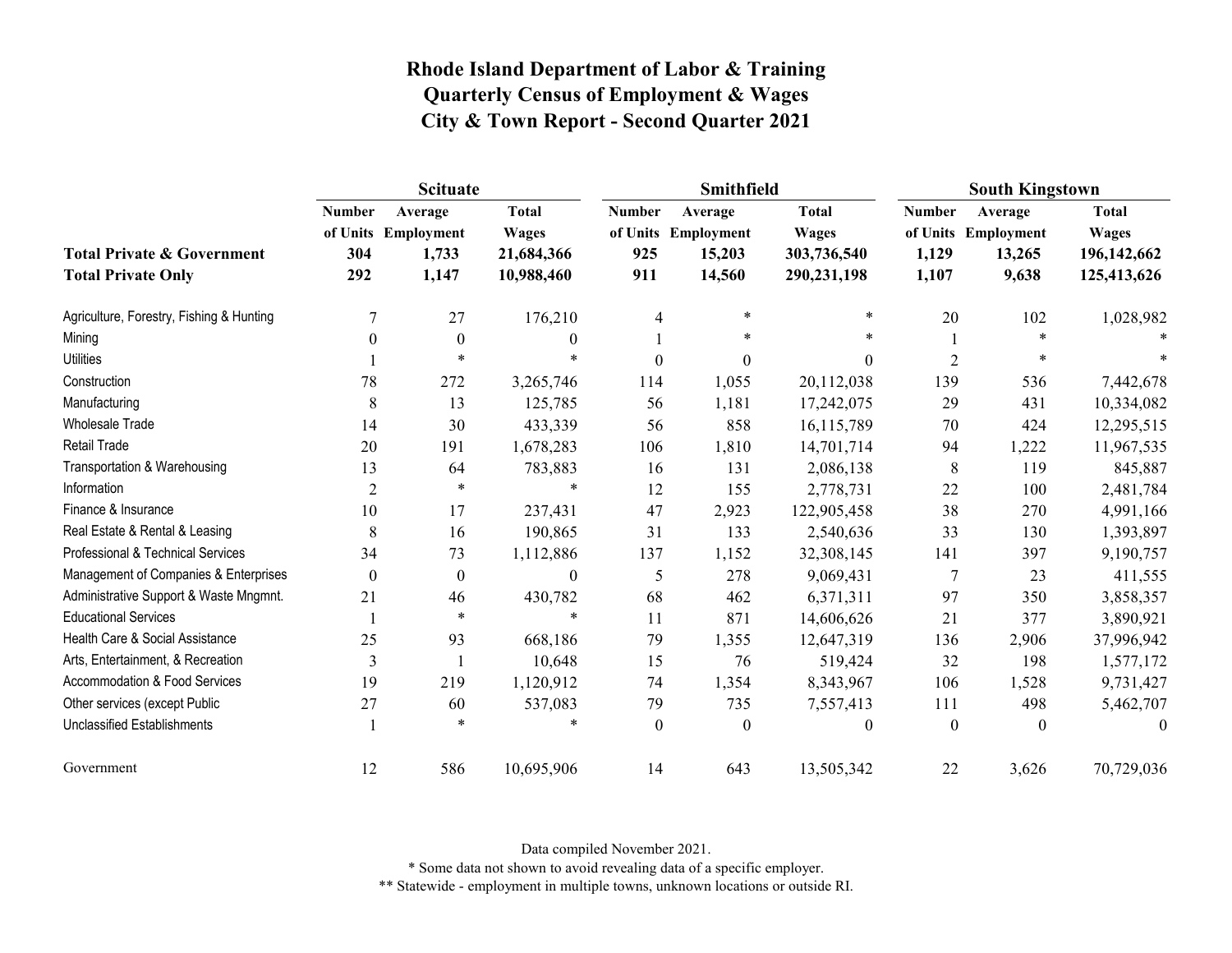|                                                                    | <b>Tiverton</b>             |                                                  |                                                          |                             | Warren                                           |                                                          | Warwick                         |                                                    |                                                            |  |
|--------------------------------------------------------------------|-----------------------------|--------------------------------------------------|----------------------------------------------------------|-----------------------------|--------------------------------------------------|----------------------------------------------------------|---------------------------------|----------------------------------------------------|------------------------------------------------------------|--|
| <b>Total Private &amp; Government</b><br><b>Total Private Only</b> | <b>Number</b><br>451<br>439 | Average<br>of Units Employment<br>3,279<br>2,804 | <b>Total</b><br><b>Wages</b><br>39,049,000<br>29,594,898 | <b>Number</b><br>416<br>409 | Average<br>of Units Employment<br>3,625<br>3,465 | <b>Total</b><br><b>Wages</b><br>39,253,114<br>37,060,266 | <b>Number</b><br>3,293<br>3,261 | Average<br>of Units Employment<br>45,630<br>41,772 | <b>Total</b><br><b>Wages</b><br>607,798,549<br>534,686,117 |  |
| Agriculture, Forestry, Fishing & Hunting                           | 5                           | 24                                               | 127,337                                                  | $\overline{c}$              | *                                                | *                                                        | 10                              |                                                    |                                                            |  |
| Mining                                                             | $\Omega$                    | $\boldsymbol{0}$                                 | $\Omega$                                                 | $\theta$                    | $\theta$                                         | $\theta$                                                 | $\theta$                        | 0                                                  | $\theta$                                                   |  |
| <b>Utilities</b>                                                   | 3                           | 23                                               | 556,019                                                  | $\boldsymbol{0}$            | $\boldsymbol{0}$                                 | $\theta$                                                 | $\overline{2}$                  |                                                    |                                                            |  |
| Construction                                                       | 61                          | 230                                              | 3,156,067                                                | 54                          | 141                                              | 1,951,385                                                | 292                             | 2,055                                              | 34,573,994                                                 |  |
| Manufacturing                                                      | 17                          | 112                                              | 1,019,008                                                | 34                          | 891                                              | 11,625,184                                               | 115                             | 2,600                                              | 43,150,045                                                 |  |
| <b>Wholesale Trade</b>                                             | 26                          | 102                                              | 1,479,802                                                | 17                          | 110                                              | 1,834,721                                                | 213                             | 1,649                                              | 25,699,044                                                 |  |
| <b>Retail Trade</b>                                                | 63                          | 579                                              | 6,946,561                                                | 46                          | 301                                              | 2,049,522                                                | 383                             | 7,151                                              | 68,352,470                                                 |  |
| Transportation & Warehousing                                       | 8                           | 71                                               | 595,951                                                  | -1                          | $\ast$                                           | $\ast$                                                   | 70                              | 2,485                                              | 29,296,629                                                 |  |
| Information                                                        | $\overline{2}$              | $\ast$                                           | $\ast$                                                   | 3                           | 25                                               | 299,384                                                  | 36                              | 259                                                | 4,716,041                                                  |  |
| Finance & Insurance                                                | 16                          | 74                                               | 1,147,389                                                | 13                          | 128                                              | 1,967,467                                                | 217                             | 2,174                                              | 47,294,549                                                 |  |
| Real Estate & Rental & Leasing                                     | $\,8\,$                     | 11                                               | 203,750                                                  | 11                          | 42                                               | 392,715                                                  | 132                             | 996                                                | 12,424,778                                                 |  |
| Professional & Technical Services                                  | 59                          | 100                                              | 1,678,652                                                | 45                          | 190                                              | 3,417,418                                                | 454                             | 1,989                                              | 35,882,846                                                 |  |
| Management of Companies & Enterprises                              |                             | $\ast$                                           | $\ast$                                                   | $\overline{2}$              | $\ast$                                           | $\ast$                                                   | 19                              | 1,377                                              | 29,228,610                                                 |  |
| Administrative Support & Waste Mngmnt.                             | 37                          | 87                                               | 908,872                                                  | 29                          | 149                                              | 1,350,057                                                | 243                             | 2,951                                              | 31,924,597                                                 |  |
| <b>Educational Services</b>                                        | 6                           | $\ast$                                           | $\star$                                                  | 6                           | 120                                              | 1,098,906                                                | 42                              | 532                                                | 5,635,040                                                  |  |
| Health Care & Social Assistance                                    | 36                          | 413                                              | 3,956,572                                                | 43                          | 472                                              | 5,422,097                                                | 434                             | 8,750                                              | 120,359,852                                                |  |
| Arts, Entertainment, & Recreation                                  | 10                          | 49                                               | 206,750                                                  | 8                           | 43                                               | 285,107                                                  | 47                              | 656                                                | 3,814,598                                                  |  |
| <b>Accommodation &amp; Food Services</b>                           | 35                          | 780                                              | 6,618,283                                                | 46                          | 587                                              | 3,229,860                                                | 259                             | 4,584                                              | 27,302,772                                                 |  |
| Other services (except Public                                      | 46                          | 122                                              | 813,669                                                  | 48                          | 186                                              | 1,529,942                                                | 293                             | 1,481                                              | 14,188,867                                                 |  |
| <b>Unclassified Establishments</b>                                 | $\boldsymbol{0}$            | $\boldsymbol{0}$                                 | $\theta$                                                 | -1                          | $\ast$                                           | $\ast$                                                   | $\theta$                        | $\Omega$                                           | $\theta$                                                   |  |
| Government                                                         | 12                          | 475                                              | 9,454,102                                                | 7                           | 160                                              | 2,192,848                                                | 32                              | 3,858                                              | 73,112,432                                                 |  |

Data compiled November 2021.

\* Some data not shown to avoid revealing data of a specific employer.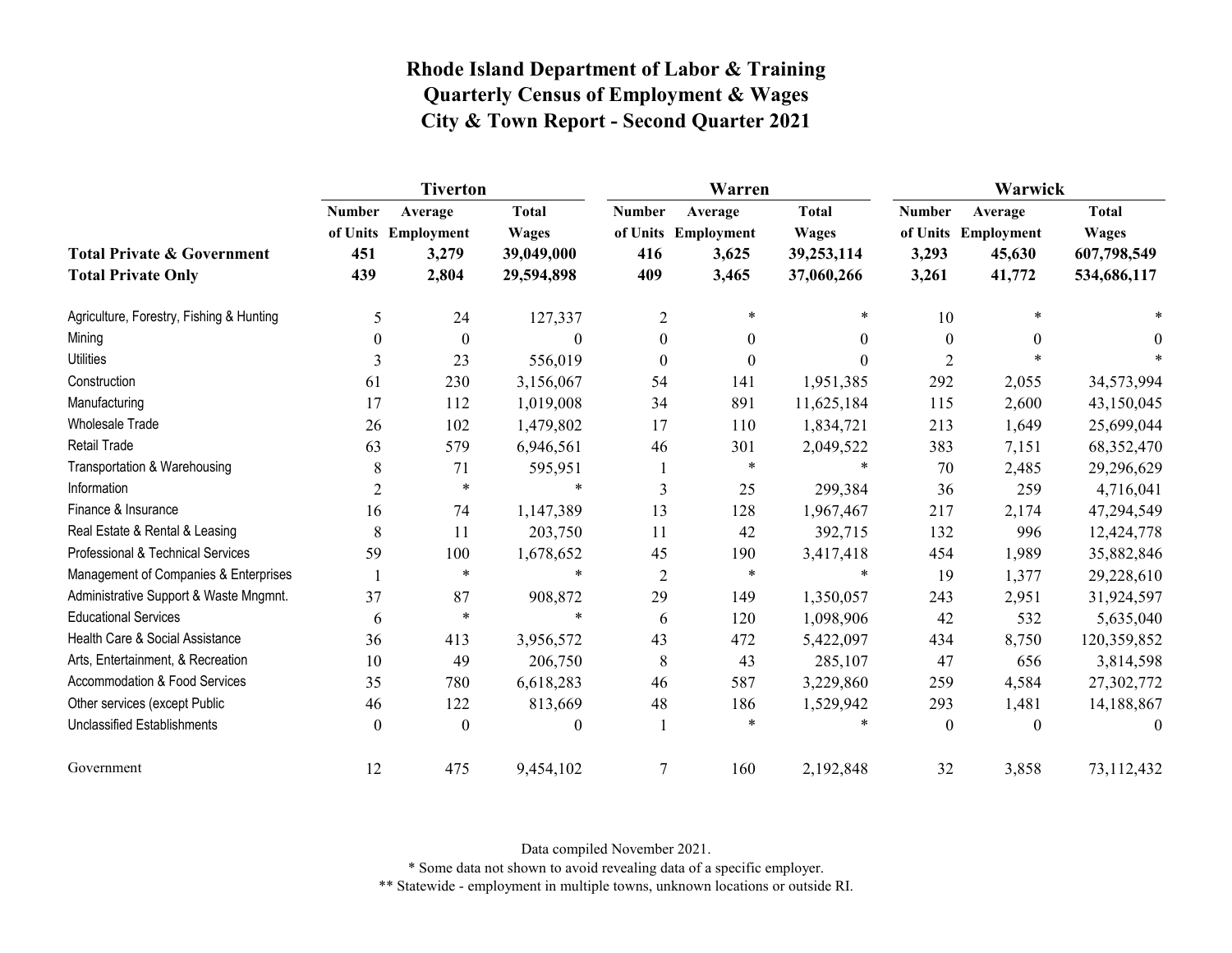|                                                                    | <b>West Greenwich</b>       |                                                  |                                                          | <b>West Warwick</b>         |                                                  |                                                           | Westerly                    |                                                  |                                                           |
|--------------------------------------------------------------------|-----------------------------|--------------------------------------------------|----------------------------------------------------------|-----------------------------|--------------------------------------------------|-----------------------------------------------------------|-----------------------------|--------------------------------------------------|-----------------------------------------------------------|
| <b>Total Private &amp; Government</b><br><b>Total Private Only</b> | <b>Number</b><br>242<br>233 | Average<br>of Units Employment<br>3,063<br>2,747 | <b>Total</b><br><b>Wages</b><br>61,699,077<br>56,330,739 | <b>Number</b><br>621<br>606 | Average<br>of Units Employment<br>7,739<br>6,732 | <b>Total</b><br><b>Wages</b><br>110,022,408<br>91,461,646 | <b>Number</b><br>928<br>909 | Average<br>of Units Employment<br>9,419<br>8,388 | <b>Total</b><br><b>Wages</b><br>116,628,672<br>99,132,049 |
| Agriculture, Forestry, Fishing & Hunting                           |                             | $\star$                                          | $\ast$                                                   | $\overline{2}$              | $\ast$                                           | $\star$                                                   | $\overline{2}$              | $\ast$                                           |                                                           |
| Mining                                                             |                             | $\ast$                                           | $\ast$                                                   | $\boldsymbol{0}$            | $\mathbf{0}$                                     | $\theta$                                                  |                             | $\ast$                                           |                                                           |
| <b>Utilities</b>                                                   | $\theta$                    | $\boldsymbol{0}$                                 | $\Omega$                                                 |                             | $\ast$                                           |                                                           |                             | $\ast$                                           |                                                           |
| Construction                                                       | 43                          | 120                                              | 1,520,348                                                | 67                          | 458                                              | 6,035,388                                                 | 88                          | 341                                              | 4,776,541                                                 |
| Manufacturing                                                      | 9                           | 981                                              | 30,202,335                                               | 24                          | 1,292                                            | 19,108,152                                                | 25                          | 562                                              | 7,749,538                                                 |
| Wholesale Trade                                                    | 12                          | 219                                              | 4,503,257                                                | 29                          | 318                                              | 5,569,539                                                 | 43                          | 105                                              | 1,934,387                                                 |
| <b>Retail Trade</b>                                                | 13                          | 90                                               | 734,292                                                  | 81                          | 892                                              | 11,546,530                                                | 136                         | 1,945                                            | 16,063,062                                                |
| Transportation & Warehousing                                       | 8                           | 233                                              | 3,004,572                                                | 13                          | 298                                              | 3,886,992                                                 | 12                          | 64                                               | 637,848                                                   |
| Information                                                        | 5                           | 14                                               | 170,568                                                  | 14                          | 709                                              | 14,802,216                                                | 11                          | 87                                               | 1,548,088                                                 |
| Finance & Insurance                                                | 10                          | 17                                               | 269,504                                                  | 19                          | 74                                               | 1,235,263                                                 | 39                          | 236                                              | 4,438,585                                                 |
| Real Estate & Rental & Leasing                                     | 10                          | 130                                              | 2,061,670                                                | 22                          | 76                                               | 680,187                                                   | 24                          | 89                                               | 868,620                                                   |
| Professional & Technical Services                                  | 40                          | 384                                              | 8,722,967                                                | 69                          | 239                                              | 4,050,261                                                 | 98                          | 309                                              | 4,774,812                                                 |
| Management of Companies & Enterprises                              | 3                           | 17                                               | 185,201                                                  | 5                           | 167                                              | 3,596,918                                                 | 7                           | 269                                              | 7,523,759                                                 |
| Administrative Support & Waste Mngmnt.                             | 24                          | 104                                              | 1,262,327                                                | 46                          | 174                                              | 1,966,433                                                 | 60                          | 216                                              | 1,883,019                                                 |
| <b>Educational Services</b>                                        | $\overline{2}$              | $\ast$                                           | $\ast$                                                   | 5                           | 37                                               | 188,516                                                   | 9                           | 39                                               | 587,954                                                   |
| Health Care & Social Assistance                                    | 22                          | 106                                              | 965,404                                                  | 73                          | 932                                              | 11,870,510                                                | 110                         | 1,774                                            | 28,817,500                                                |
| Arts, Entertainment, & Recreation                                  | $\overline{4}$              | 17                                               | 132,671                                                  | 6                           | 18                                               | 154,177                                                   | 37                          | 516                                              | 3,799,207                                                 |
| Accommodation & Food Services                                      | 18                          | 241                                              | 1,578,861                                                | 64                          | 723                                              | 3,917,283                                                 | 114                         | 1,503                                            | 10,796,880                                                |
| Other services (except Public                                      | 8                           | 35                                               | 531,133                                                  | 66                          | 314                                              | 2,738,562                                                 | 91                          | 311                                              | 2,455,890                                                 |
| <b>Unclassified Establishments</b>                                 | $\mathbf{0}$                | $\boldsymbol{0}$                                 | $\theta$                                                 | $\mathbf{0}$                | $\theta$                                         | $\theta$                                                  |                             | $\ast$                                           | $\ast$                                                    |
| Government                                                         | 9                           | 316                                              | 5,368,338                                                | 15                          | 1,007                                            | 18,560,762                                                | 19                          | 1,032                                            | 17,496,623                                                |

Data compiled November 2021.

\* Some data not shown to avoid revealing data of a specific employer.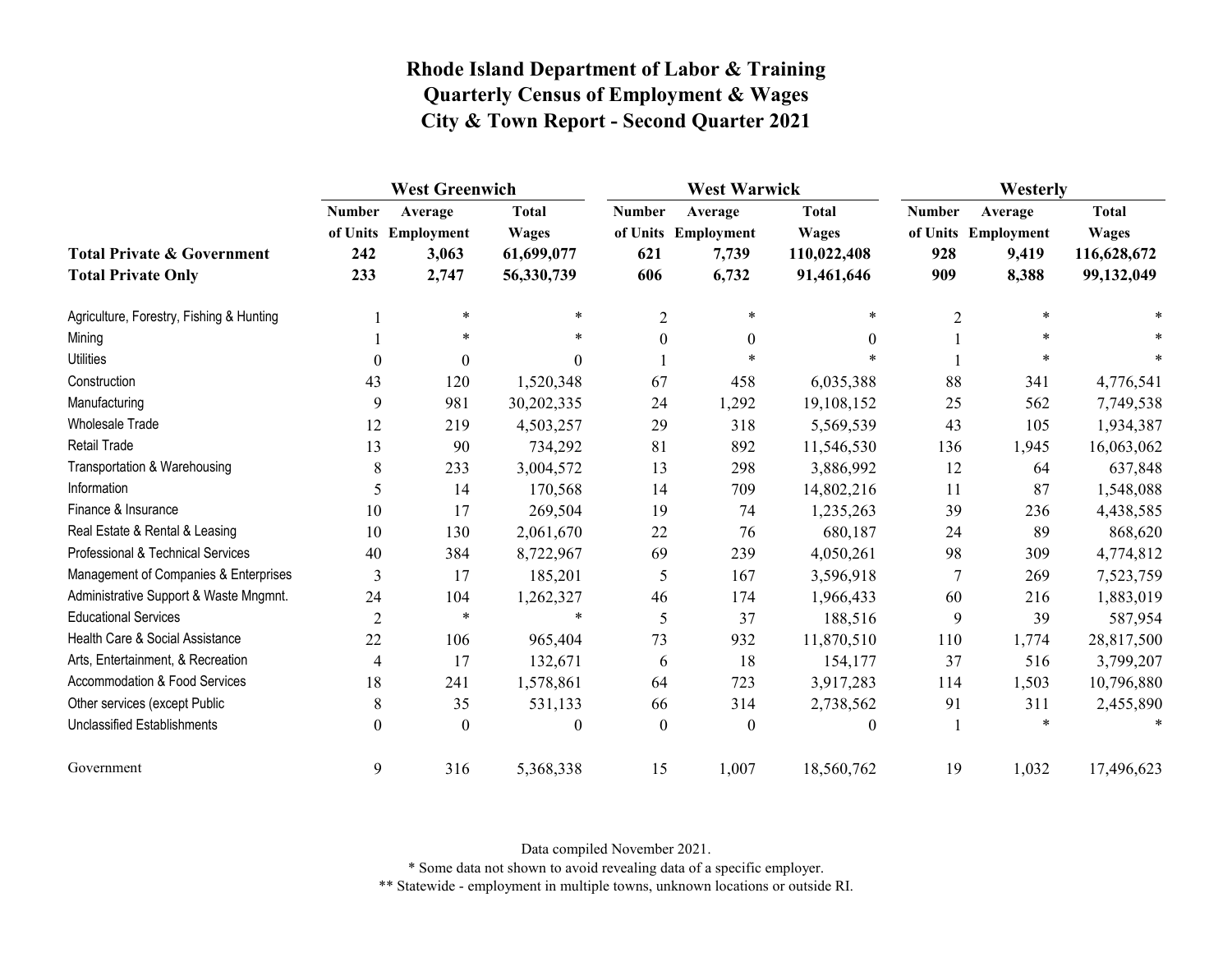|                                          |                           | Woonsocket            |                              | Statewide **     |                                |                              |  |
|------------------------------------------|---------------------------|-----------------------|------------------------------|------------------|--------------------------------|------------------------------|--|
|                                          | <b>Number</b><br>of Units | Average<br>Employment | <b>Total</b><br><b>Wages</b> | <b>Number</b>    | Average<br>of Units Employment | <b>Total</b><br><b>Wages</b> |  |
| <b>Total Private &amp; Government</b>    | 925<br>908                | 13,036<br>11,514      | 334,209,860                  | 6,295            | 12,682                         | 314,579,473                  |  |
| <b>Total Private Only</b>                |                           |                       | 313,085,450                  | 6,266            | 12,442                         | 308,268,067                  |  |
| Agriculture, Forestry, Fishing & Hunting | 1                         | $\ast$                | $\ast$                       | 4                | 10                             | 78,107                       |  |
| Mining                                   | $\boldsymbol{0}$          | $\boldsymbol{0}$      | $\boldsymbol{0}$             | $\boldsymbol{0}$ | $\boldsymbol{0}$               | $\overline{0}$               |  |
| <b>Utilities</b>                         | $\overline{2}$            | $\ast$                | $\ast$                       | 12               | 6                              | 241,826                      |  |
| Construction                             | 69                        | 262                   | 3,044,746                    | 268              | 709                            | 12,643,593                   |  |
| Manufacturing                            | 55                        | 864                   | 11,755,069                   | 37               | 76                             | 1,342,301                    |  |
| <b>Wholesale Trade</b>                   | 39                        | 291                   | 5,091,271                    | 1,356            | 2,424                          | 78,059,184                   |  |
| <b>Retail Trade</b>                      | 113                       | 1,323                 | 23,769,739                   | 170              | 334                            | 7,694,512                    |  |
| Transportation & Warehousing             | 25                        | 457                   | 5,190,315                    | 78               | 265                            | 3,773,210                    |  |
| Information                              | 9                         | 25                    | 159,607                      | 329              | 785                            | 22,423,569                   |  |
| Finance & Insurance                      | 26                        | 101                   | 1,490,632                    | 377              | 954                            | 31,241,046                   |  |
| Real Estate & Rental & Leasing           | 38                        | 113                   | 1,266,310                    | 98               | 161                            | 3,926,730                    |  |
| Professional & Technical Services        | 143                       | 438                   | 9,298,377                    | 1,962            | 2,947                          | 85,717,940                   |  |
| Management of Companies & Enterprises    | 13                        | 2,732                 | 199,711,821                  | 66               | 257                            | 5,266,221                    |  |
| Administrative Support & Waste Mngmnt.   | 62                        | 421                   | 5,314,899                    | 693              | 2,355                          | 36,045,624                   |  |
| <b>Educational Services</b>              | 11                        | 348                   | 3,572,177                    | 187              | 289                            | 4,460,018                    |  |
| Health Care & Social Assistance          | 137                       | 2,894                 | 35,873,196                   | 222              | 361                            | 6,978,072                    |  |
| Arts, Entertainment, & Recreation        | 7                         | 70                    | 382,179                      | 62               | 68                             | 1,243,317                    |  |
| Accommodation & Food Services            | 83                        | 837                   | 4,656,078                    | 49               | 133                            | 1,232,343                    |  |
| Other services (except Public            | 75                        | 320                   | 2,209,289                    | 232              | 277                            | 5,352,451                    |  |
| <b>Unclassified Establishments</b>       | $\boldsymbol{0}$          | $\boldsymbol{0}$      | $\boldsymbol{0}$             | 64               | 31                             | 548,003                      |  |
| Government                               | 17                        | 1,522                 | 21,124,410                   | 29               | 240                            | 6,311,406                    |  |

Data compiled November 2021.

\* Some data not shown to avoid revealing data of a specific employer.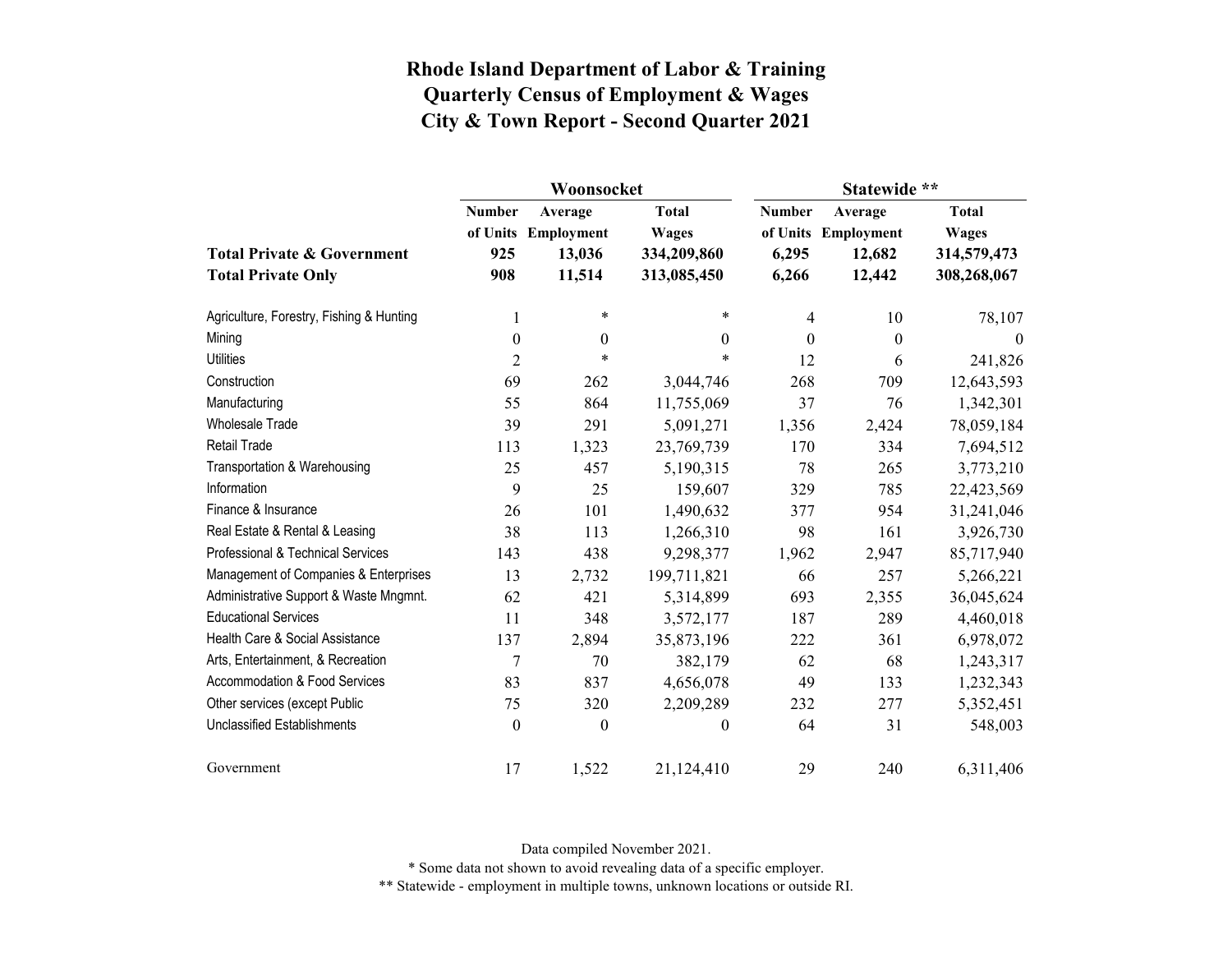|                                                                    | <b>Bristol County</b>           |                                                    |                                                            |                                 | <b>Kent County</b>                                 |                                                            |                                 | <b>Newport County</b>                              |                                                            |  |
|--------------------------------------------------------------------|---------------------------------|----------------------------------------------------|------------------------------------------------------------|---------------------------------|----------------------------------------------------|------------------------------------------------------------|---------------------------------|----------------------------------------------------|------------------------------------------------------------|--|
| <b>Total Private &amp; Government</b><br><b>Total Private Only</b> | <b>Number</b><br>1,693<br>1,658 | Average<br>of Units Employment<br>13,438<br>11,383 | <b>Total</b><br><b>Wages</b><br>166,653,827<br>129,697,594 | <b>Number</b><br>5,857<br>5,771 | Average<br>of Units Employment<br>72,268<br>65,271 | <b>Total</b><br><b>Wages</b><br>975,083,903<br>850,321,005 | <b>Number</b><br>3,604<br>3,508 | Average<br>of Units Employment<br>40,122<br>31,828 | <b>Total</b><br><b>Wages</b><br>605,328,432<br>413,883,901 |  |
| Agriculture, Forestry, Fishing & Hunting                           | 5                               | 12                                                 | 53,243                                                     | 19                              | 93                                                 | 744,239                                                    | 40                              | 242                                                | 1,897,892                                                  |  |
| Mining                                                             | $\Omega$                        | $\Omega$                                           | $\mathbf{0}$                                               |                                 | $\ast$                                             | $\star$                                                    | $\overline{2}$                  | $\ast$                                             |                                                            |  |
| <b>Utilities</b>                                                   | $\theta$                        | $\Omega$                                           | $\theta$                                                   | 5                               | 37                                                 | 617,304                                                    | 6                               | 40                                                 | 1,082,078                                                  |  |
| Construction                                                       | 192                             | 662                                                | 9,096,623                                                  | 579                             | 3,494                                              | 54,495,174                                                 | 350                             | 1,684                                              | 28,200,934                                                 |  |
| Manufacturing                                                      | 93                              | 1,690                                              | 22,346,364                                                 | 207                             | 5,585                                              | 105,075,982                                                | 91                              | 2,211                                              | 48,734,189                                                 |  |
| <b>Wholesale Trade</b>                                             | 112                             | 329                                                | 7,170,982                                                  | 365                             | 2,712                                              | 49,083,757                                                 | 180                             | 596                                                | 11,577,525                                                 |  |
| Retail Trade                                                       | 136                             | 1,154                                              | 9,144,100                                                  | 635                             | 10,596                                             | 101,854,081                                                | 416                             | 4,095                                              | 38,310,610                                                 |  |
| Transportation & Warehousing                                       | 9                               | 85                                                 | 663,520                                                    | 109                             | 3,341                                              | 38,577,975                                                 | 74                              | 527                                                | 5,117,628                                                  |  |
| Information                                                        | 33                              | 78                                                 | 1,791,565                                                  | 78                              | 1,075                                              | 22,130,998                                                 | 50                              | 240                                                | 7,574,215                                                  |  |
| Finance & Insurance                                                | 69                              | 373                                                | 7,044,240                                                  | 337                             | 2,719                                              | 58,205,307                                                 | 137                             | 1,129                                              | 29,596,369                                                 |  |
| Real Estate & Rental & Leasing                                     | 46                              | 139                                                | 1,711,905                                                  | 215                             | 1,299                                              | 16,130,376                                                 | 121                             | 514                                                | 7,194,679                                                  |  |
| Professional & Technical Services                                  | 232                             | 485                                                | 10,044,905                                                 | 814                             | 3,769                                              | 70,558,936                                                 | 544                             | 3,777                                              | 70,827,725                                                 |  |
| Management of Companies & Enterprises                              | 6                               | 67                                                 | 924,648                                                    | 40                              | 1,891                                              | 39,223,291                                                 | 23                              | 517                                                | 8,588,530                                                  |  |
| Administrative Support & Waste Mngmnt.                             | 111                             | 491                                                | 5,863,131                                                  | 433                             | 4,155                                              | 44,884,195                                                 | 273                             | 1,204                                              | 13,170,599                                                 |  |
| <b>Educational Services</b>                                        | 42                              | 1,401                                              | 18,703,307                                                 | 77                              | 1,290                                              | 14,350,428                                                 | 65                              | 1,166                                              | 15,939,372                                                 |  |
| Health Care & Social Assistance                                    | 194                             | 1,661                                              | 16,260,824                                                 | 772                             | 12,411                                             | 162,869,504                                                | 280                             | 4,175                                              | 47,727,818                                                 |  |
| Arts, Entertainment, & Recreation                                  | 42                              | 387                                                | 3,160,911                                                  | 79                              | 802                                                | 4,687,533                                                  | 106                             | 1,232                                              | 10,669,848                                                 |  |
| Accommodation & Food Services                                      | 135                             | 1,708                                              | 10,401,055                                                 | 474                             | 7,626                                              | 44,866,909                                                 | 384                             | 6,878                                              | 52,778,172                                                 |  |
| Other services (except Public                                      | 200                             | 659                                                | 5,308,280                                                  | 531                             | 2,371                                              | 21,863,147                                                 | 365                             | 1,601                                              | 14,870,427                                                 |  |
| <b>Unclassified Establishments</b>                                 |                                 | $\ast$                                             | *                                                          |                                 | $\star$                                            | 冰                                                          |                                 | *                                                  |                                                            |  |
| Government                                                         | 35                              | 2,055                                              | 36,956,233 0                                               | 86                              | 6,996                                              | 124,762,898 0                                              | 96                              | 8,294                                              | 191,444,531                                                |  |

Data compiled November 2021.

\* Some data not shown to avoid revealing data of a specific employer.